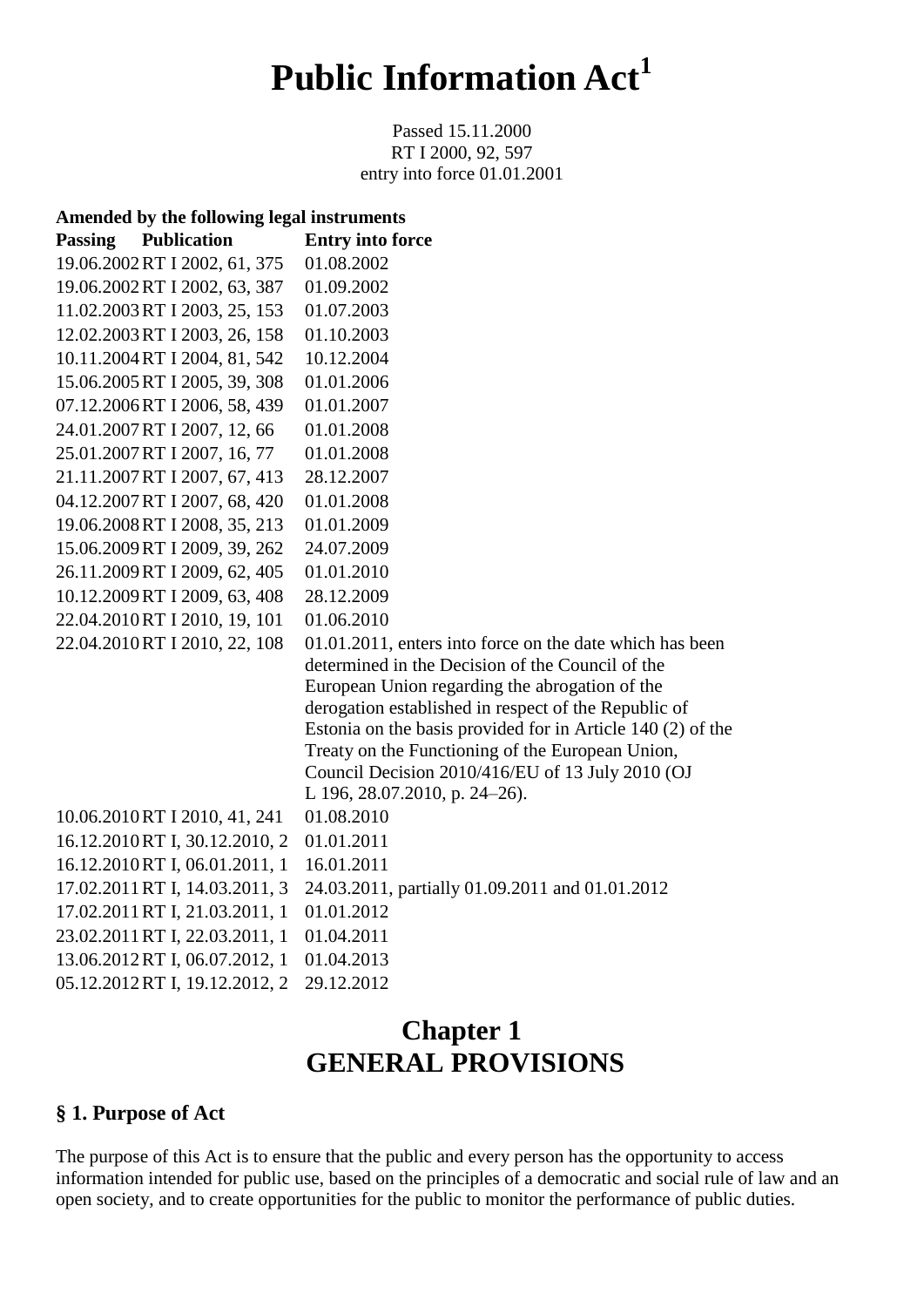# **§ 2. Scope of application of Act**

(1) This Act provides for:

1) the conditions of, procedure for and methods of access to and re-use of public information and the bases for refusal to grant access to information;

[RT I, 19.12.2012, 2 - entry into force 29.12.2012]

2) restricted public information and the procedure for granting access thereto to the extent not regulated by other Acts;

 $2<sup>1</sup>$ ) the bases for establishment and administration of databases, and supervision over the administration of databases;

[RT I 2007, 12, 66 - entry into force 01.01.2008]

3) the procedure for the exercise of state supervision over the organisation of access to information.

(2) This Act does not apply to:

1) to information which is classified as a state secret or as classified foreign information, until expiry of classification of such information;

[RT I 2007, 16, 77 - entry into force 01.01.2008]

2) upon granting access to records in the National Archives and local government archives pursuant to the procedure provided for in the Archives Act, except in the part of establishment of restrictions to access; [RT I, 21.03.2011, 1 - entry into force 01.01.2012]

3) upon responding to memoranda and requests for explanations pursuant to the procedure provided for in the Response to Memoranda and Requests for Explanations Act if responding requires the analysis and synthesis of the recorded information or the collection and documentation of additional information. 4) to restrictions on access to information and to special conditions of, the procedure for and methods of access if these are otherwise provided for in specific Acts or international agreements.

(3) The provisions of the Administrative Procedure Act apply to the administrative proceedings prescribed in this Act, taking account of the specifications provided for in this Act.

# **§ 3. Public information**

(1) Public information (hereinafter *information*) is information which is recorded and documented in any manner and on any medium and which is obtained or created upon performance of public duties provided by law or legislation issued on the basis thereof.

(2) Access to information specified in subsection (1) of this section may be restricted pursuant to the procedure provided by law.

# **§ 3<sup>1</sup> . Re-use of public information**

(1) The re-use of information is the use of information by natural persons or legal persons for commercial or non-commercial purposes other than the initial purpose within the public duties for which the information was obtained or produced. The exchange of information between holders of information for the performance of their public duties does not constitute re-use of information.

(2) A holder of information shall not enter into exclusive agreements for the re-use of information, unless this is necessary and justified in the public interest. The validity of the justification for an exclusive agreement shall be reviewed at least every three years. [RT I, 19.12.2012, 2 - entry into force 29.12.2012]

# **§ 4. Principles of granting access to public information**

(1) In order to ensure democracy, to enable public interest to be met and to enable all persons to exercise their rights and freedoms and perform their obligations, holders of information are required to ensure access to the information in their possession under the conditions and pursuant to the procedure provided by law.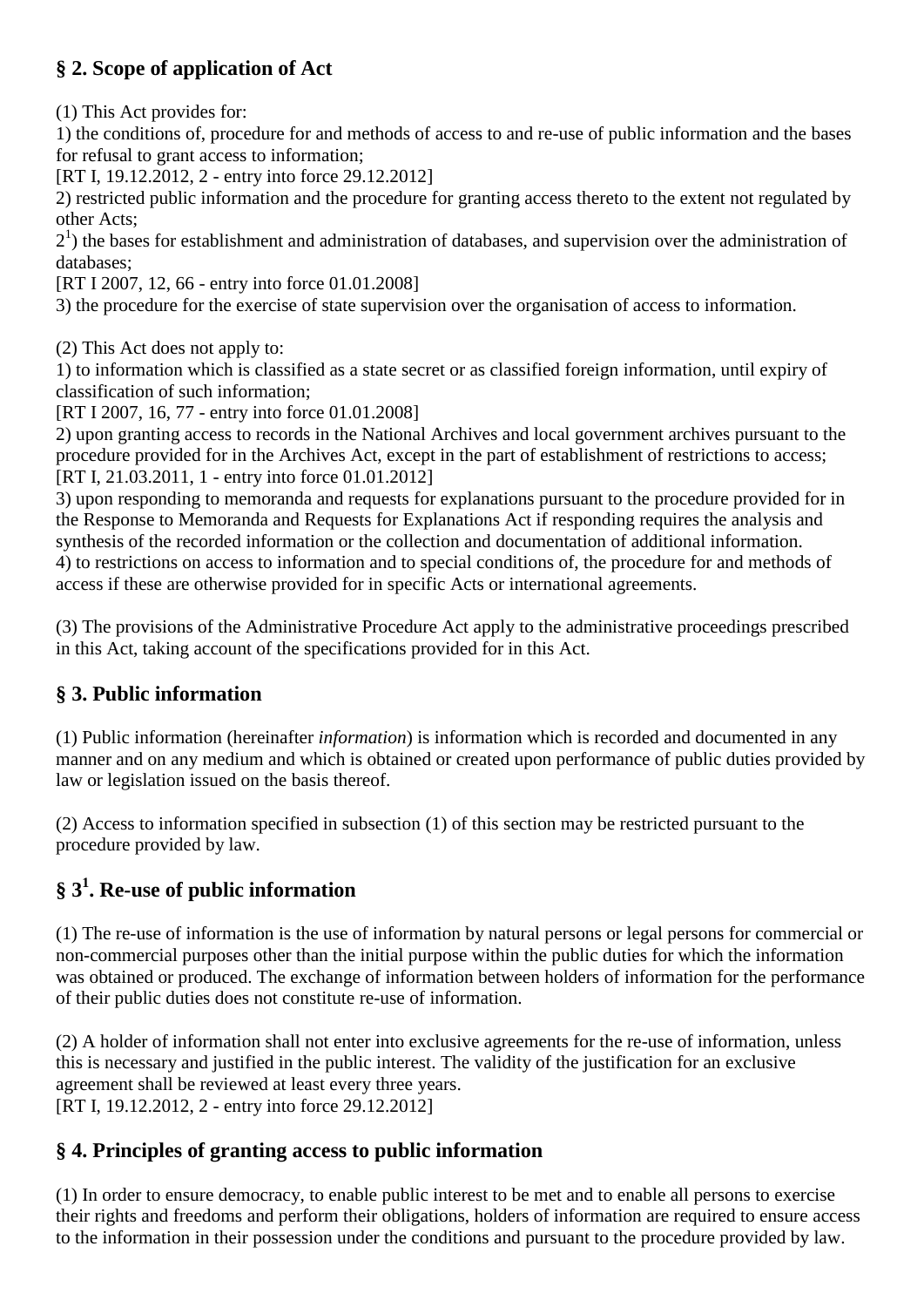(2) Access to information shall be ensured for every person in the quickest and easiest manner possible.

(3) Upon granting access to information, the inviolability of the private life of persons and protection of copyright shall be ensured. [RT I, 19.12.2012, 2 - entry into force 29.12.2012]

(4) Access to information shall be granted without charge unless payment for the direct expenses relating to the release of the information is prescribed by law.

 $(4<sup>1</sup>)$  A holder of information must publish the conditions for accessing the information and the amount to be charged for access and, if a person making a request for information so requires, provide explanations concerning the cost-orientation of the charges. [RT I, 19.12.2012, 2 - entry into force 29.12.2012]

 $(4<sup>2</sup>)$  The conditions for access shall not be unnecessarily restrictive or detrimental to competition. [RT I, 19.12.2012, 2 - entry into force 29.12.2012]

 $(4<sup>3</sup>)$  If a holder of information uses the information as input for activities falling outside the scope of the public duties, the same charge and other conditions shall apply upon supplying the holder with the information as apply to other applicants, thus ensuring equal treatment. [RT I, 19.12.2012, 2 - entry into force 29.12.2012]

(5) Every person has the right to contest a restriction on access to information if such restriction violates the rights or freedoms of the person.

#### **§ 5. Holders of information**

(1) The following are holders of information:

1) state and local government agencies;

2) legal persons in public law;

3) legal persons in private law and natural persons under the conditions provided for in subsection (2) of this section.

(2) The obligations of holders of information extend to legal persons in private law and natural persons if the persons perform public duties pursuant to law, administrative legislation or contracts, including the provision of educational, health care, social or other public services, – with regard to information concerning the performance of their duties.

(3) The following are deemed to be equal to holders of information:

1) undertakings which have a dominant position in the market or special or exclusive rights or which are natural monopolies – with regard to information concerning the conditions and prices of the supply of goods and services and changes thereto;

2) sole proprietors, non-profit associations, foundations and companies – with regard to information concerning the use of funds allocated from the state or a local government budget for the performance of public duties or as support.

[RT I 2007, 12, 66 - entry into force 01.01.2008]

#### **§ 6. Request for information**

A request for information is a request to obtain information submitted, pursuant to the procedure provided for in this Act, to a holder of information by a person making a request for information.

#### **§ 7. Person making request for information**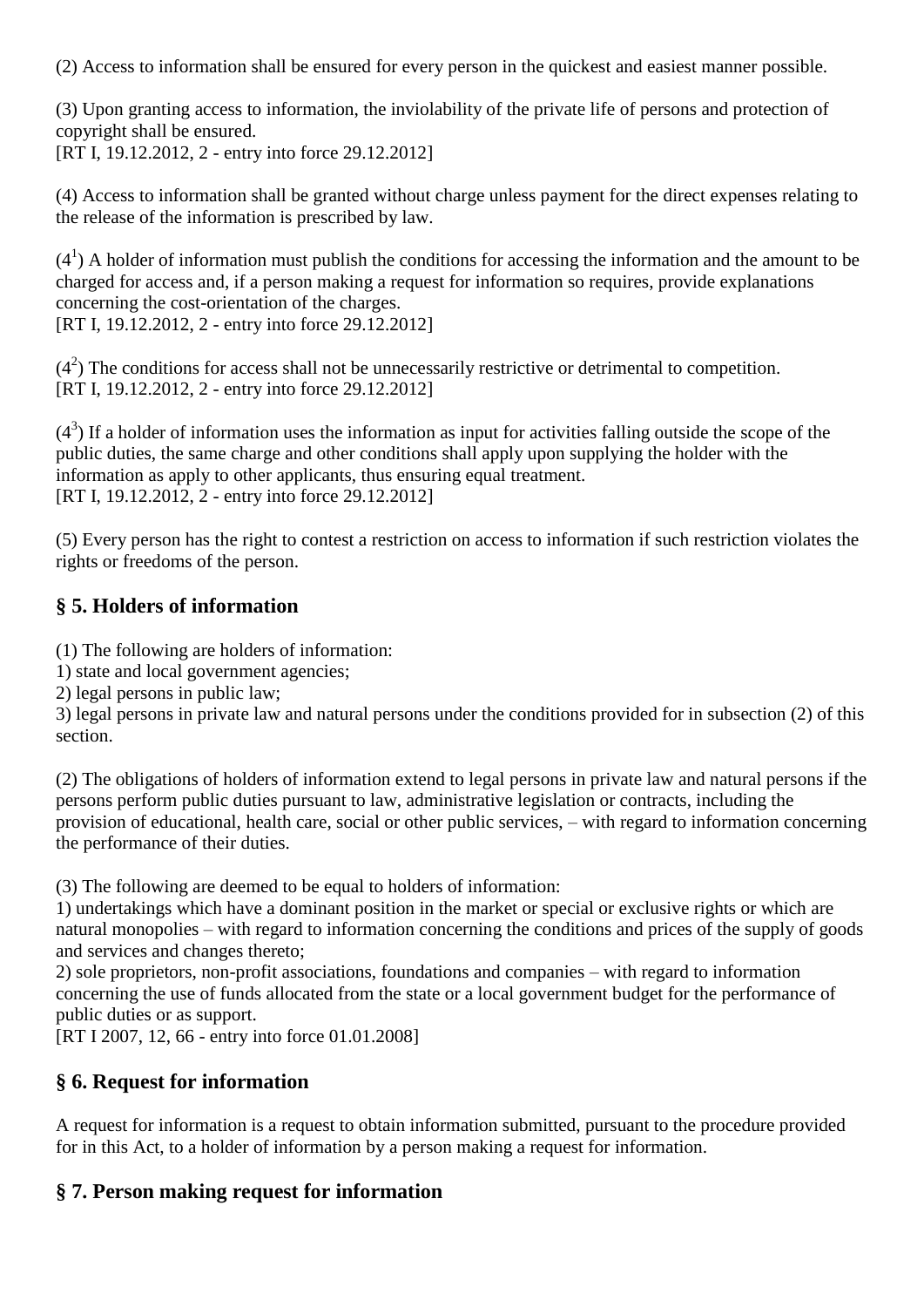Each person who submits a request for information to a holder of information pursuant to the procedure provided for in this Act is a person making a request for information.

### **§ 8. Access to information**

(1) Access to information shall be granted by a holder of information by: 1) complying with a request for information; 2) disclosing information.

(2) Disclosure of information is the grant of access to information by a holder of information pursuant to the procedure provided by law, without a person being required to make a request for information.

(3) Access to information also includes the right to re-use that information. [RT I, 19.12.2012, 2 - entry into force 29.12.2012]

# **Chapter 2 ORGANISATION OF ACCESS TO INFORMATION**

### **§ 9. Obligations of holders of information**

(1) Holders of information are required to grant access to information in their possession pursuant to the procedure provided by law.

(2) Upon granting access to information, a holder of information is required:

1) to ensure access to the documents which the person making a request for information requests access to if the person making the request for information has the right to access the information;

2) to keep an account of documents in the possession thereof;

3) to disclose information subject to disclosure pursuant to the procedure provided by law;

4) to provide information to the public regularly on the performance of public duties;

5) to assist persons making requests for information;

6) to inform persons making requests for information of any valid restrictions on access to documents;

7) to ensure compliance with restrictions on access to information;

8) not to submit knowingly misleading, inaccurate or incorrect information and, in the case of doubt, is required to verify the correctness and accuracy of the information released.

# **§ 10. Organisation of access to information by holders of information**

(1) The head of a holder of information or a holder of information who is a natural person is responsible for the organisation, by the holder of information and pursuant to law, of access to information.

(2) A holder of information may, using records management procedures or other documents, designate the structural units and officials or employees responsible for complying with requests for information and disclosing information, and the procedure for the internal processing of requests for information or of information subject to disclosure.

(3) If a holder of information does not establish the competence of officials or employees in complying with requests for information, each official or employee to whom a request for information is assigned for it to be complied with or to whom a request for information is submitted is responsible for complying with the request for information in a manner which meets the requirements.

(4) The head of a holder of information is responsible for the proper disclosure of information in a manner which meets the requirements unless organisation of the disclosure of information is assigned to another person by legislation.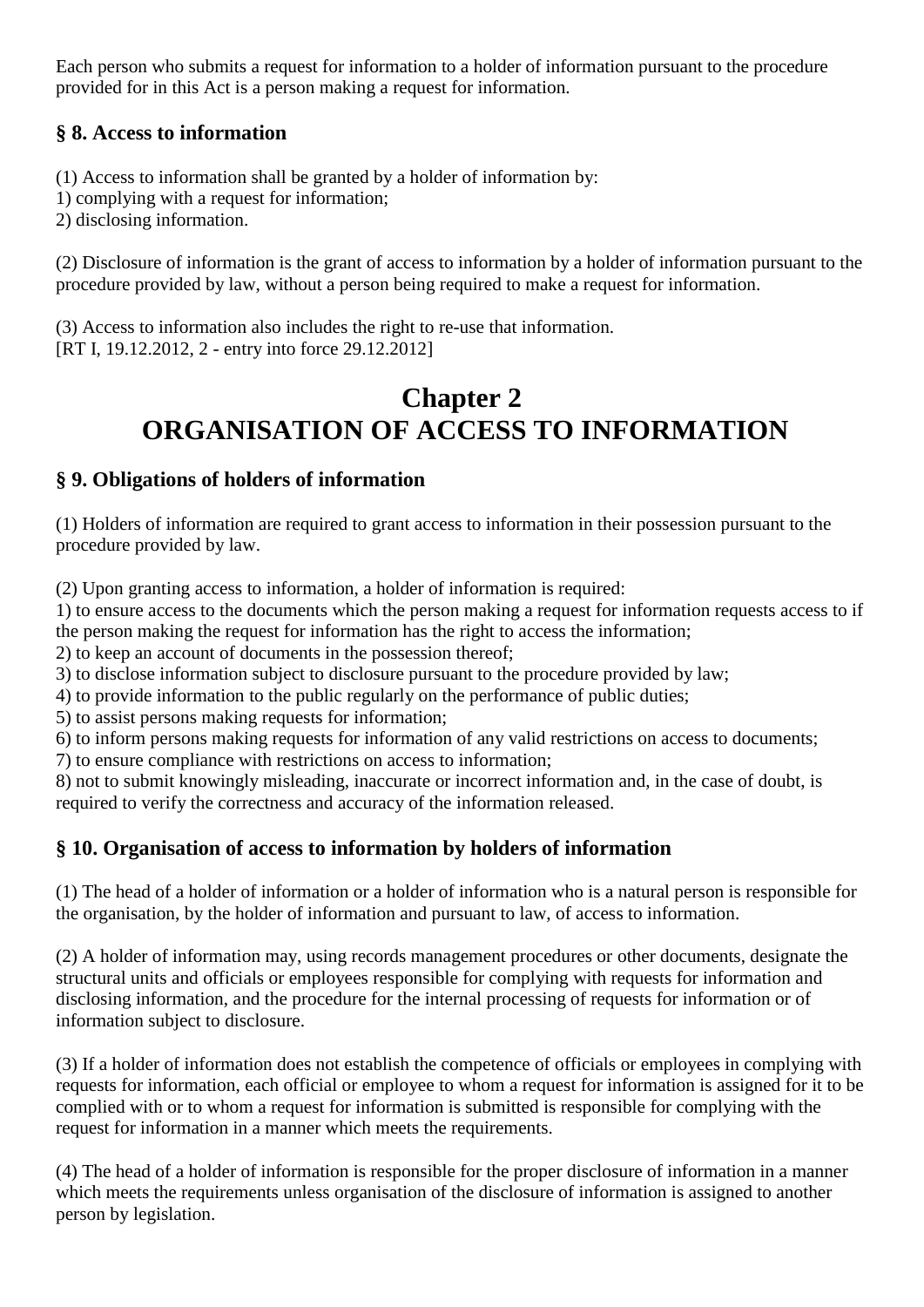#### **§ 11. Document register of agency**

(1) The document register of an agency is a digital database which is maintained by a state or local government agency or a legal person in public law in order to register documents received by the agency and prepared in the agency and to ensure access thereto. [RT I 2007, 12, 66 - entry into force 01.01.2008]

(2) The Government of the Republic may establish requirements for document registers. [RT I 2007, 12, 66 - entry into force 01.01.2008]

# **§ 12. Requirements for document registers**

(1) The following shall be registered in a document register:

1) documents received by the agency and documents released by the agency, not later than on the working day following the day on which the documents are received or released;

[RT I 2007, 12, 66 - entry into force 01.01.2008]

2) legislation prepared and signed in the agency, on the date of signature thereof or the working day after such date;

[RT I 2007, 12, 66 - entry into force 01.01.2008]

3) contracts entered into on the working day after the date of signature thereof.

[RT I 2007, 12, 66 - entry into force 01.01.2008]

(2) Accounting documents need not be entered in a document register. [RT I 2007, 12, 66 - entry into force 01.01.2008]

(3) At least the following information concerning received and released documents shall be entered in a document register:

1) from whom the documents are received or to whom they are released;

2) the date of receipt or release;

3) the manner in which the documents are received or released (by electronic mail, post, fax, courier or delivered in person);

4) requisite information on the documents;

5) the type of documents (petitions, memoranda, decisions, requests for information, letters, etc.);

6) restrictions on access to the documents.

(4) The term arising from law for processing or responding, the name of the structural unit responsible for the preparation of a response or the organisation of processing and the name of the official or employee who prepares the response shall also be entered in a document register concerning received documents and documents which need to be processed or responded to.

 $(4<sup>1</sup>)$  Access shall be granted through the document register to electronic documents registered in a document register and contained in the document management system of the agency, unless access to such documents is restricted and except for documents which are published in the *Riigi Teataja*.

[RT I 2007, 12, 66 - entry into force 01.01.2008, access to documents registered in a document register and contained in the document management system of the agency, access to which is not restricted, shall be granted by registrars of the document register by January 1, 2009 at the latest]

 $(4^2)$  [Repealed - RT I, 19.12.2012, 2 - entry into force 29.12.2012]

(5) The registrars of document registers shall grant access to the document registers, shall create indexes and instructions in order to facilitate the finding of documents and ensure finding of documents by a full text search using a computer search system based on the data specified in subsection (3) of this section. [RT I 2007, 12, 66 - entry into force 01.01.2008, finding of documents by a full text search shall be ensured by registrars of the document register by 1 January 2009 at the latest]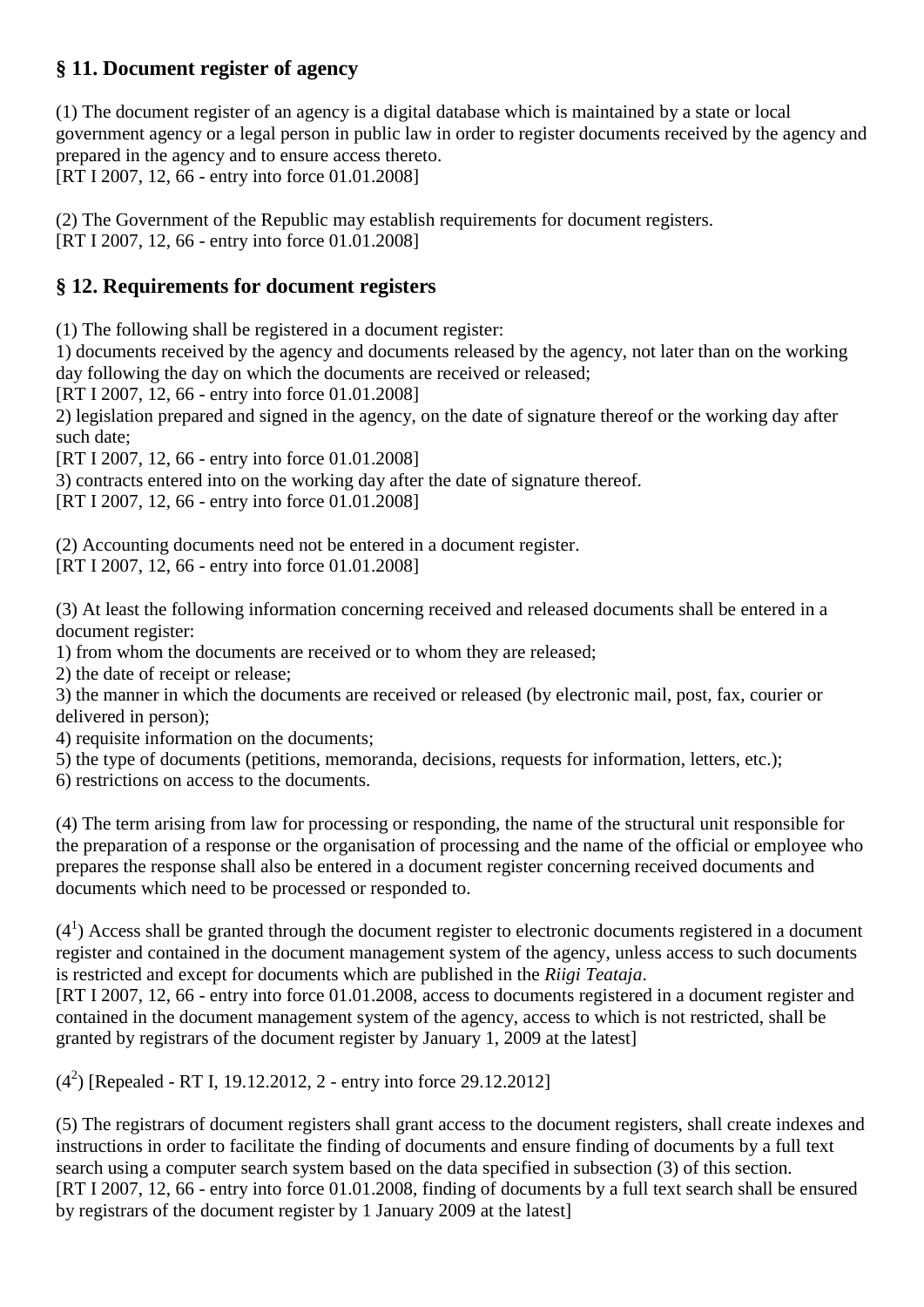# **Chapter 3 GRANT OF ACCESS TO INFORMATION ON BASIS OF REQUESTS FOR INFORMATION**

# **Division 1**

# **Making Requests for Information and Acceptance of Requests for Information for Processing**

#### **§ 13. Manners of making requests for information**

A person making a request for information shall make the request for information to a holder of information either:

1) orally, addressing a holder of information directly or by telephone, or

2) in writing, delivering a request for information personally or communicating it by post, fax or electronic mail.

### **§ 14. Requirements applicable to requests for information**

(1) A request for information shall set out the following information orally or in writing:

1) the given name and surname of the person making the request for information;

2) the name of the legal person or agency in the case of a request for information made on behalf of an agency or legal person;

3) the contact details of the person making the request for information (postal or electronic mail address, or fax or telephone number), through which the holder of information could release the information or contact the person making the request for information;

4) the content of the information or the type, name and content of the document requested, or the requisite information on the document known to the person making the request for information;

5) the manner of complying with the request for information.

(2) If a person requests information which contains restricted personal data concerning him or her or third persons, the holder of information shall identify the person making the request for information. If a person requests restricted private personal data concerning a third person, he or she shall inform the holder of information of the basis and purpose of accessing the information. [RT I 2007, 12, 66 - entry into force 01.01.2008]

(3) A holder of information has the right to request submission of a request for information in writing if the person making the request for information is not satisfied with the information provided orally.

(4) [Repealed - RT I 2007, 12, 66 - entry into force 01.01.2008]

(5) A person making a request for information shall not request access to information for personal purposes under the pretext of the performance of functions or duties or using his or her official position. [RT I 2007, 12, 66 - entry into force 01.01.2008]

#### **§ 15. Obligation of holders of information to assist persons making requests for information**

(1) Holders of information are required to clearly explain the procedure for and the conditions and methods of access to information to persons making requests for information.

(2) Officials or employees of holders of information are required to assist persons making requests for information in every way during the making of requests for information and the identification of the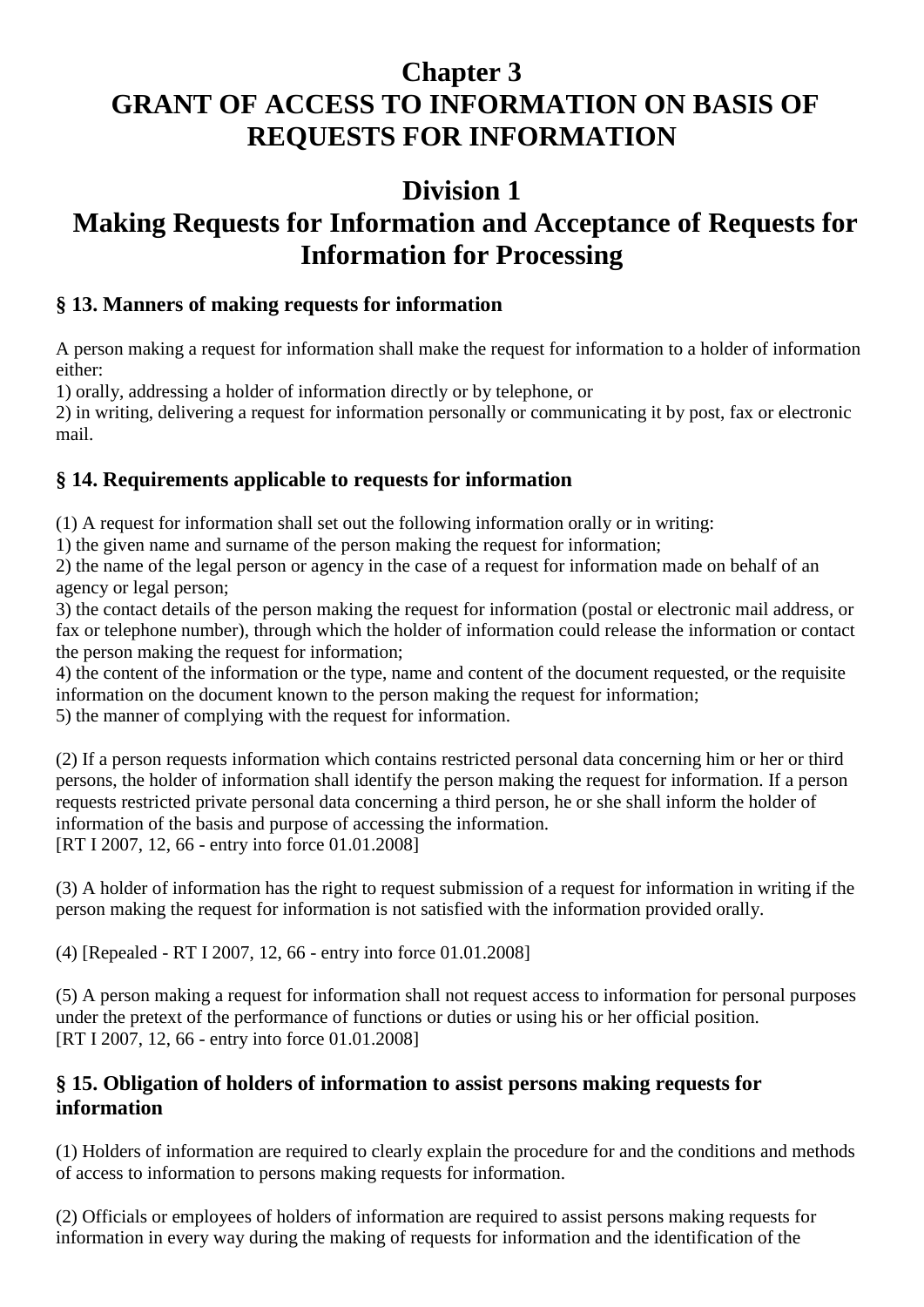information necessary for the persons making requests for information, the location of the information and the most suitable methods of access thereto.

(3) An official or employee of a holder of information who is not competent to comply with a request for information is required promptly to send the person making the request for information to an official or employee who has the corresponding competence, or promptly to communicate the request for information in writing to the specified official or employee.

(4) If a request for information does not indicate the method or the information which the person making the request for information is requesting, the holder of information shall promptly contact the person making the request for information in order to specify the request for information.

### **§ 16. Registration of requests for information**

(1) A holder of information shall register a request for information on the date of receipt thereof or not later than on the working day following receipt.

(2) Information specified in subsection 14 (1) of this Act which is submitted by a person making a request for information and information concerning an employee or structural unit responsible for complying with the request for information and the due date for complying with the request for information shall be entered in the document register of a holder of information provided for in § 11 of this Act.

(3) A request for information need not be registered if:

1) it is anonymous;

2) it is made orally or electronically and is promptly complied with.

[RT I 2007, 12, 66 - entry into force 01.01.2008]

# **Division 2**

# **Compliance with Requests for Information and Refusal to Comply with Requests for Information**

#### **§ 17. Manner of compliance with requests for information**

(1) A holder of information shall comply with a request for information in the manner requested by the person making the request for information and shall release the information:

1) digitally to a transferable data medium or to an electronic mail address set out in the request for information;

2) as a copy or transcript of the document on paper either directly to the person making the request for information or to his or her postal address;

3) by fax;

4) orally;

5) for access at the holder of information;

6) in any other manner, taking into account the type of medium.

(2) A holder of information may refuse to comply with a request for information in a desired manner if:

1) there are no technical means therefor;

2) the type of medium does not enable compliance;

3) oral communication of the information would excessively hinder performance of the main duties of the holder of information due to the time this would take.

(3) At the request of a person making a request for information, a holder of information shall release copies of documents on paper if the type of medium and the contact details of the person making the request for information enable this and if the information has not been disclosed.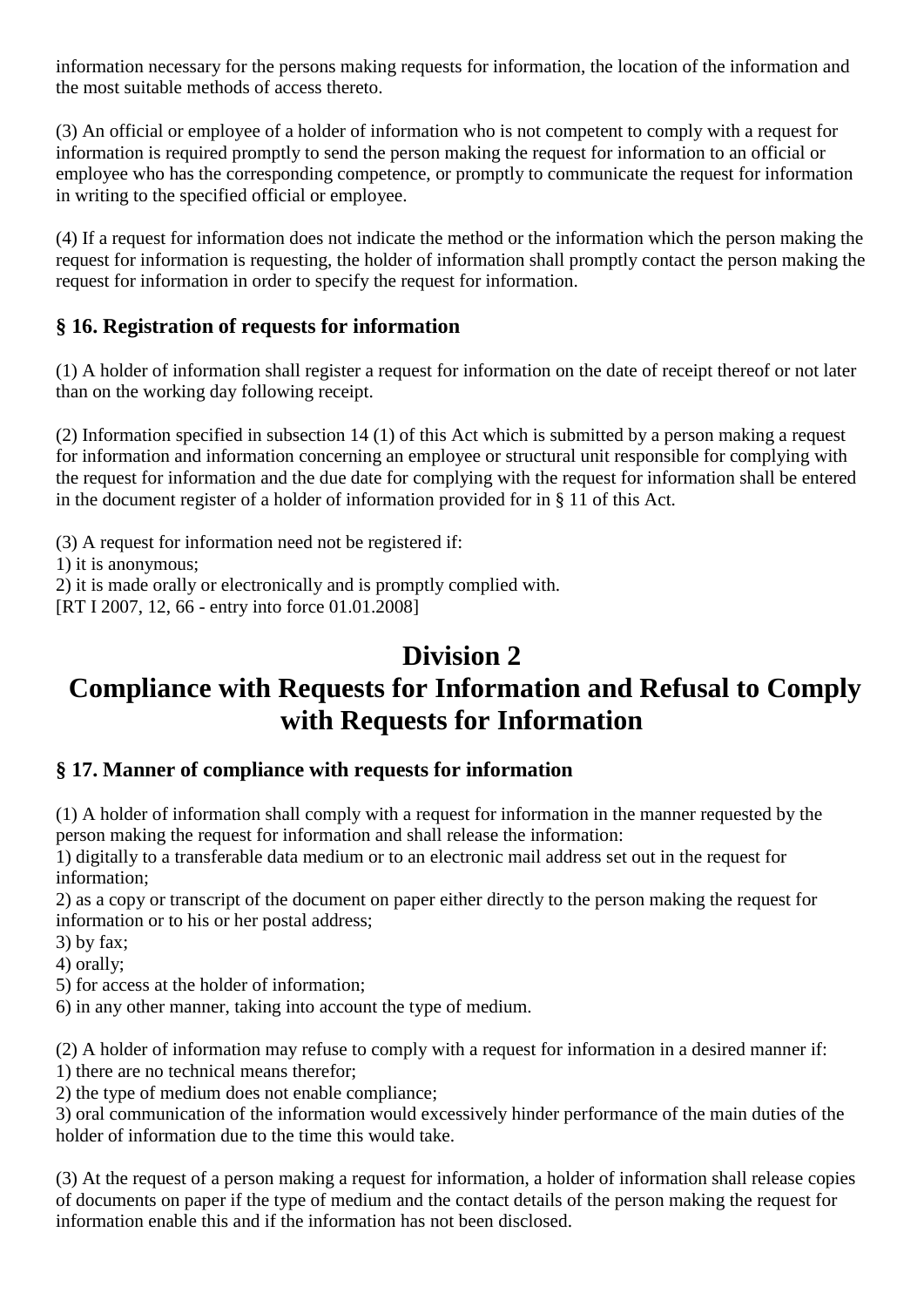(4) At the request of a person making a request for information, a holder of information shall release information (including disclosed information) together with official confirmation if such confirmation is necessary in order to use the rights and freedoms and perform the obligations of the person making the request for information.

(5) Information shall be released orally only if:

1) information is requested concerning the processing of a petition, memorandum or other request submitted by the person making the request for information;

2) information is requested on whether information requested by the person making the request for information is in the possession of the holder of information.

(6) Upon compliance with a request for information orally, the person who complies with the request for information is not required to read documents aloud.

(7) In the cases provided for in subsection (2) of this section, a holder of information shall choose a suitable manner to comply with a request for information and shall, if possible, consult with the person making the request for information before complying with the request for information.

(8) If a request for information does not specify the manner for compliance requested by the person making the request for information and if it is not possible to specify the manner for compliance in consultation with the person making the request for information within the term prescribed for compliance with the request for information, the request for information shall be complied with on the basis of the details indicated therein in a manner chosen by the holder of information, and the holder of information shall, if possible, prefer the manner in which the request for information was made.

### **§ 18. Terms for compliance with requests for information and calculation of terms for processing**

(1) A request for information shall be complied with promptly, but not later than within five working days.

(2) If a request for information cannot be complied with due to the insufficiency of the information submitted by the person making the request for information, the holder of information shall notify the person making the request for information thereof within five working days in order to specify the request for information.

(3) The terms for processing requests for information provided for in this Act shall be calculated as of the working day following registration of the requests for information.

# **§ 19. Extension of terms for compliance with requests for information**

If a holder of information needs to specify a request for information or if identification of the information is time-consuming, the holder of information may extend the term for compliance with the request for information for up to fifteen working days. The holder of information shall notify the person making the request for information of extension of the term together with the reasons therefor within five working days.

# **§ 20. Deeming requests for information to have been complied with**

A request for information is deemed to have been complied with by the holder of information who receives the request for information if:

1) information is communicated to the person making the request for information in a manner provided by law;

2) the request for information is forwarded according to competence and the person making the request for information is notified thereof;

3) the possibility of accessing disclosed information is explained to the person making the request for information.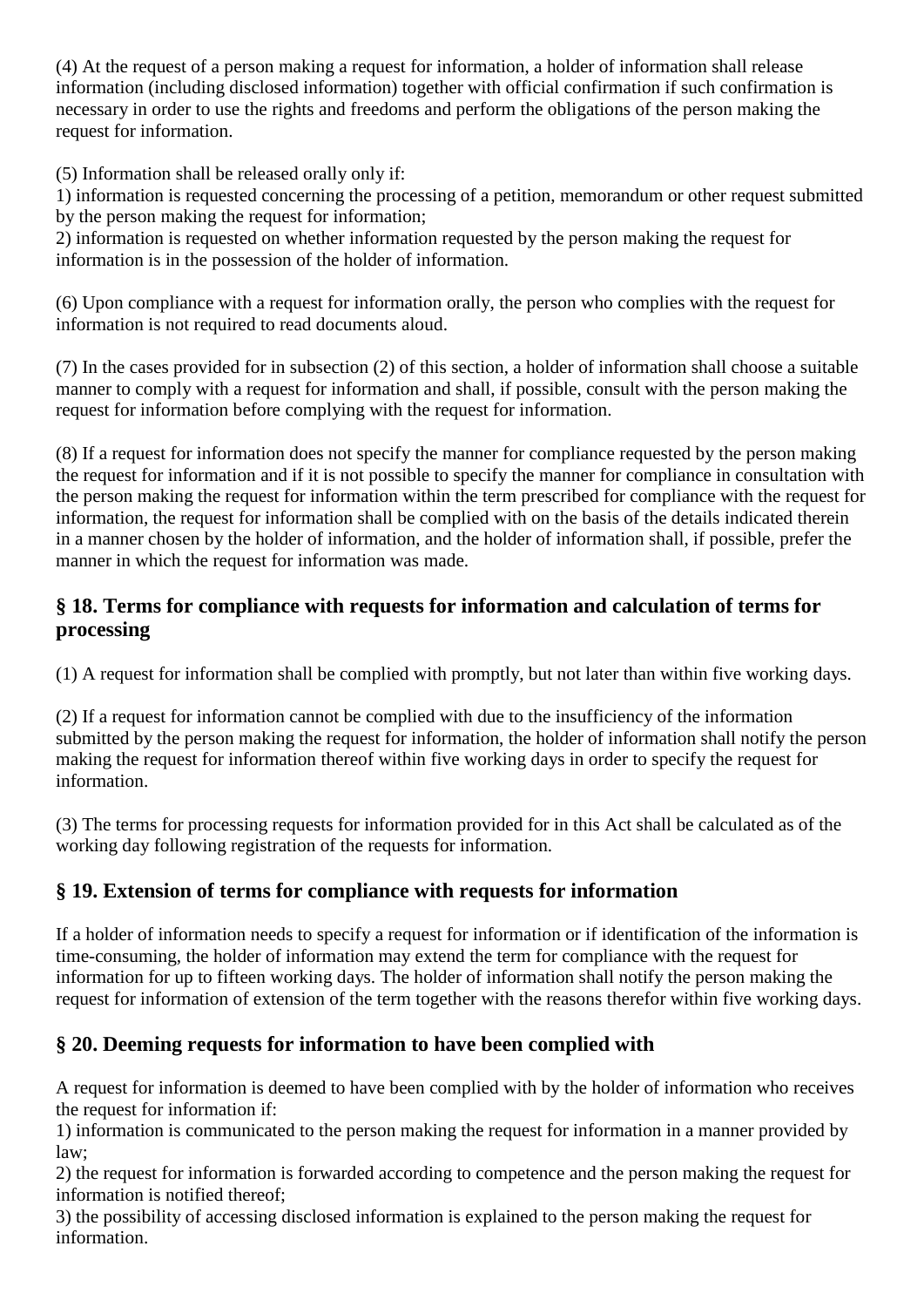# **§ 21. Forwarding of requests for information according to competence**

(1) If a holder of information does not possess the requested information, the holder of information shall ascertain the competent holder of information and forward the request for information promptly thereto, but not later than within five working days, and shall notify the person making the request for information thereof at the same time.

(2) It is permitted to refuse to forward a request for information made by telephone if the person making the request for information is informed of to whom the person should turn with the request for information.

(3) A holder of information who is a legal person in private law or a natural person may refuse to forward a request for information and shall in this case notify the person making the request for information promptly thereof, but not later than within five working days.

### **§ 22. Directing to disclosed information**

If requested information has been disclosed pursuant to the procedure provided for in this or any other Act, the holder of information may promptly, but not later than within five working days, notify the person making the request for information thereof without releasing the information and shall in this case provide the person making the request with information concerning the method and place of access to the requested information, except in the case provided for in subsection 17 (4) of this Act.

### **§ 23. Refusal to comply with requests for information**

(1) A holder of information shall refuse to comply with a request for information if:

1) restrictions on access apply to the requested information and the person making the request for information does not have the right to access the requested information;

2) the holder of information does not possess the requested information, does not know who possesses it, and is unable to identify the holder of the requested information;

3) compliance with the request for information is impossible because it is not evident from specification of the request for information which information the person making the request for information is requesting; 4) the person making the request for information has not paid the state fee or has not paid the expenses relating to compliance with the request for information if the state fee or other fee is prescribed by law and the holder of information has not withdrawn the claim for expenses incurred to be covered.

(2) A holder of information may refuse to comply with a request for information if:

1) the requested information has already been released to the person making the request for information and the person does not justify the need to obtain the information for a second time;

2) information requested from a natural person or a legal person in private law does not concern the performance of public duties;

3) compliance with the request for information would require a change in the organisation of work of the holder of information, hinder the performance of public duties imposed thereon or require unnecessarily disproportionate expenses due to the large volume of requested information;

4) the request for information cannot be complied with by a single release of information;

5) in order to comply with the request for information, information would have to be additionally

systematised and analysed and new information would have to be documented on the basis thereof. Such request for information is deemed to be a request for explanation and shall be responded to pursuant to the procedure prescribed in the Response to Memoranda and Requests for Explanations Act;

6) a court has established that the active legal capacity of the person making the request for information is restricted;

7) there are no contact details concerning the person making the request for information.

(3) The holder of information shall notify the person making the request for information of refusal to comply with the request for information and the reason for such refusal within five working days. [RT I 2007, 12, 66 - entry into force 01.01.2008]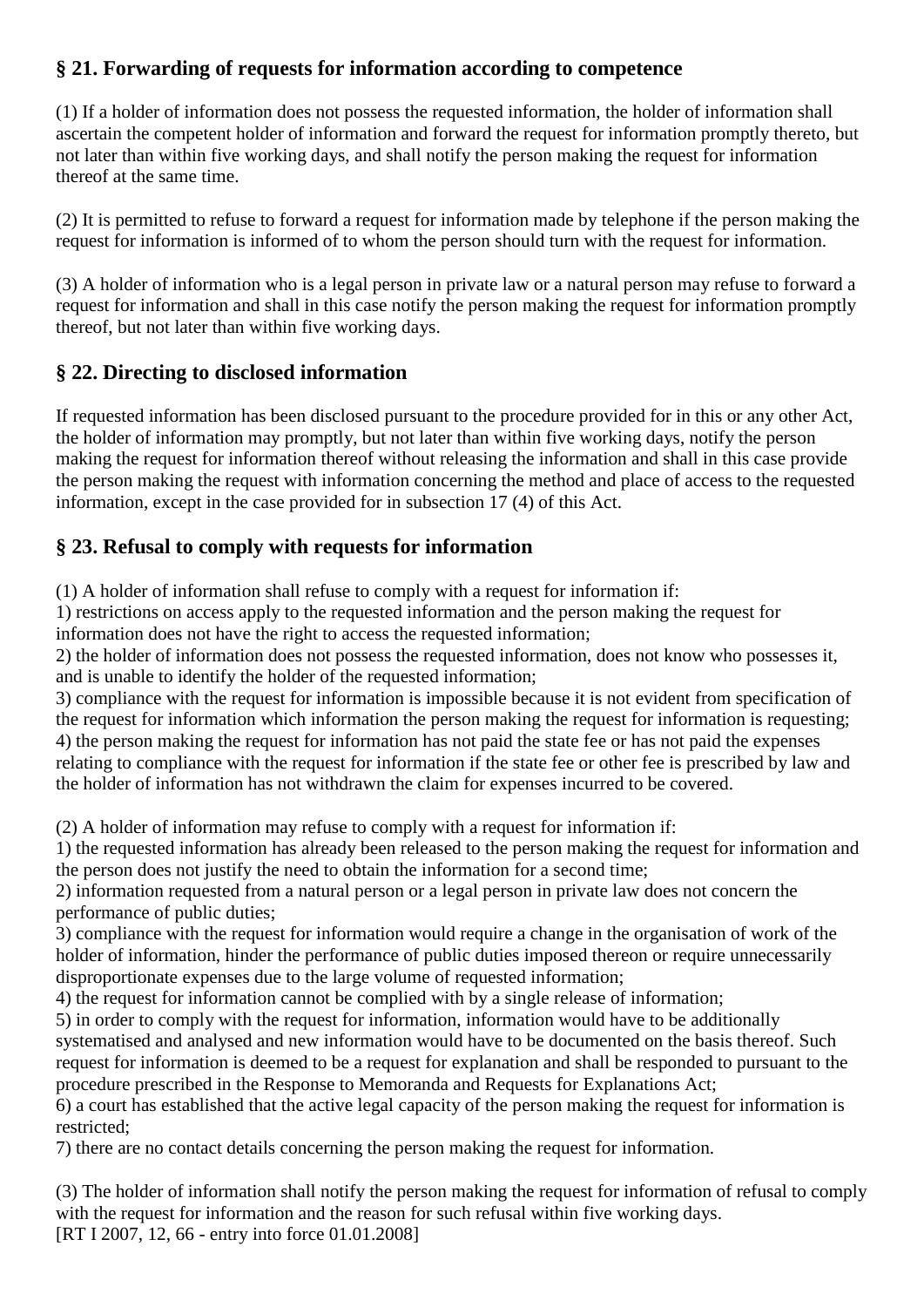# **Division 3 Expenses Relating to Compliance with Requests for Information**

### **§ 25. Covering expenses relating to compliance with requests for information**

(1) A holder of information shall cover the expenses relating to compliance with requests for information unless otherwise prescribed by law.

(2) A person making a request for information shall pay up to 0.19 euros per page for printouts and copies on paper starting from the twenty-first page, unless a state fee for the release of information is prescribed by law.

[RT I, 30.12.2010, 2 - entry into force 01.01.2011]

(3) Holders of information shall cover the expenses relating to compliance with requests for information made by state or local government agencies.

(4) Any income received for supplying information for re-use must not exceed the cost of supplying that information for re-use, to which a reasonable depreciation cost may be added which is intended to ensure the sustainability of the service.

[RT I, 19.12.2012, 2 - entry into force 29.12.2012]

#### **§ 26. Exemption from covering expenses**

A holder of information may exempt a person making a request for information from covering expenses provided for in subsection 25 (2) of this Act if:

1) collection of the expenses is economically inefficient;

2) the person making the request for information needs the information for research work;

3) the person making the request for information needs the information in order to exercise the rights and freedoms of the person or to perform obligations and if the person making the request does not have the financial capacity to cover the expenses.

#### **§ 27. Procedure for covering expenses**

(1) A person making a request for information shall pay the holder of information before the information is released.

(2) The state fee for the release of information or a document shall be paid before the release of the information according to the rate provided by the State Fees Act. [RT I 2006, 58, 439 - entry into force 01.01.2007]

(3) A holder of information is required to issue a receipt concerning the received amounts to the person making a request for information.

# **Chapter 4 DISCLOSURE OF INFORMATION**

# **Division 1 Information Subject to Disclosure**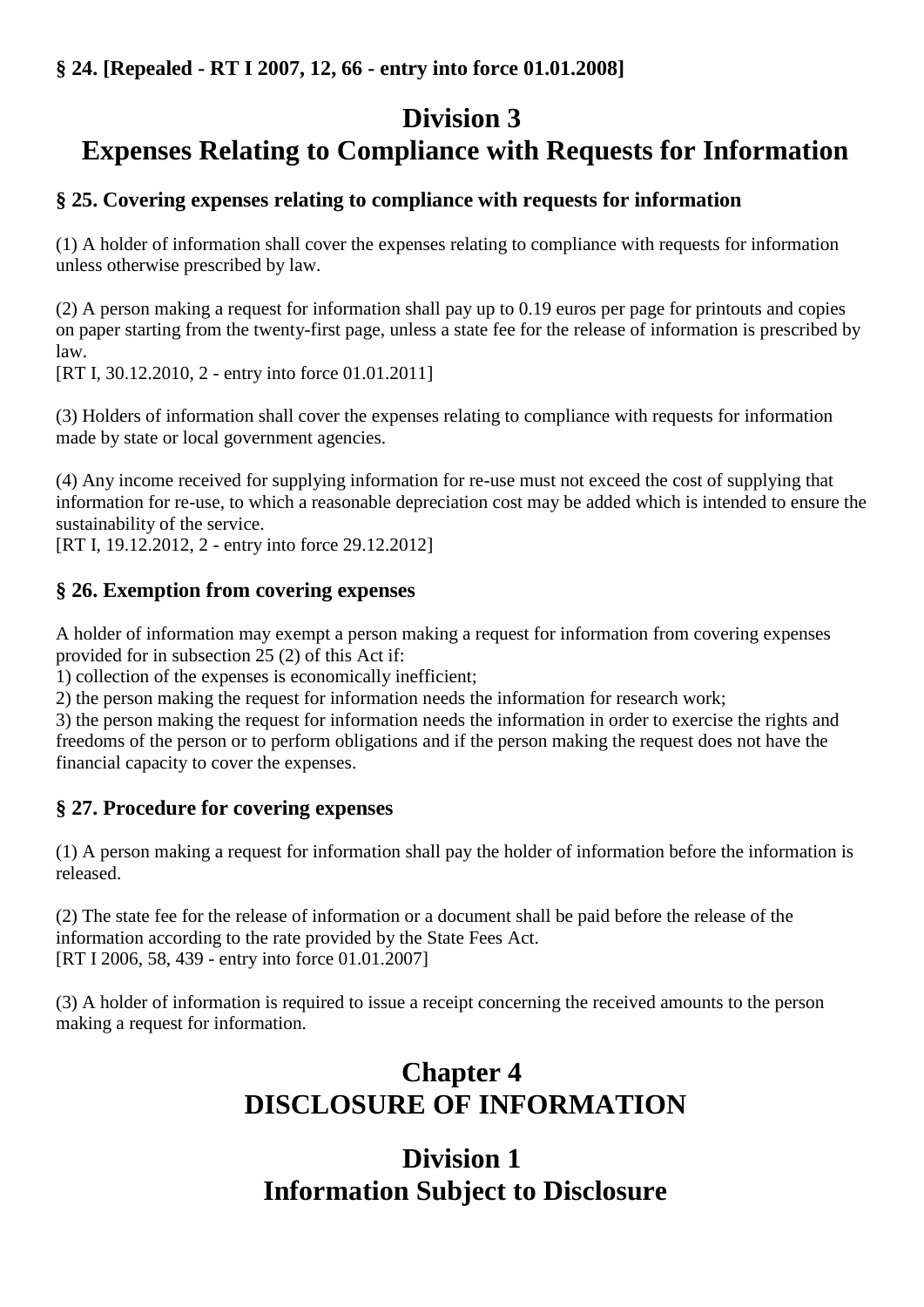# **§ 28. Obligation of holder of information to disclose information**

(1) A holder of information is required to disclose the following existing information relating to the duties thereof:

1) generalised economic statistics and economic forecasts of the state and local governments;

2) generalised statistics relating to crime and misdemeanours;

3) statutes of state or local government agencies and their structural units;

4) formats of petitions and other documents submitted to state and local government agencies and instructions for the completion thereof;

5) job descriptions of state and local government officials;

6) composition of state and local government agencies, and the given names, surnames, education, areas of specialisation, telephone numbers and electronic mail addresses of officials filling the positions prescribed in such agencies;

7) information concerning danger to the life, health and property of persons;

8) reports on work results and the performance of duties in state and local government agencies;

9) names and electronic mail addresses of members of the supervisory boards and management boards of legal persons in public law;

10) management reports and income and expense statements of legal persons in public law;

11) budgets and draft budgets of state agencies, local governments and local government agencies, and reports on the implementation thereof;

12) information concerning the receipt of state budget revenue;

13) information concerning the state of the environment, environmental damage and dangerous environmental impact;

14) precepts or decisions relating to state supervision or supervisory control as of the entry into force thereof;

15) draft Acts prepared by ministries and draft regulations of the Government of the Republic, together with explanatory memoranda, when such drafts are sent for approval or presentation to the Government of the Republic;

16) draft regulations of ministers and local governments together with explanatory memoranda before such drafts are submitted for passage;

17) draft concepts, development plans, programmes and other projects of general importance before such drafts are submitted to the competent bodies for approval, and the corresponding approved or adopted documents;

18) research or analyses ordered by the state or local government agencies;

[RT I 2007, 12, 66 - entry into force 01.01.2008]

19) information concerning unfilled positions in state or local government agencies;

20) information concerning public procurements which are being organised or have been organised by the state or local governments;

21) information concerning the use of assets and budgetary funds which the state or a local government has transferred to legal persons in private law founded by the state or local government or with the participation thereof;

22) programmes of public events;

23) changes in the work and duties of state and local government agencies which are related to services provided for persons, not later than ten days before implementation of the changes;

24) information concerning the consultation hours of heads of state and local government agencies;

25) salaries of officials of state and local government agencies and other income related to their functions,

and salary guides of agencies pursuant to the procedure provided for in the Public Service Act;

[RT I, 06.07.2012, 1 - entry into force 01.04.2013]

26) information concerning the price formation of companies which have a dominant position in the market or special or exclusive rights or which are natural monopolies;

27) information concerning the provision of public services and concerning changes in the conditions and price of the provision of the service before implementation of such changes;

28) lists of the members of political parties;

29) court decisions entered into force with restrictions arising from law;

30) data contained in databases, access to which is not restricted;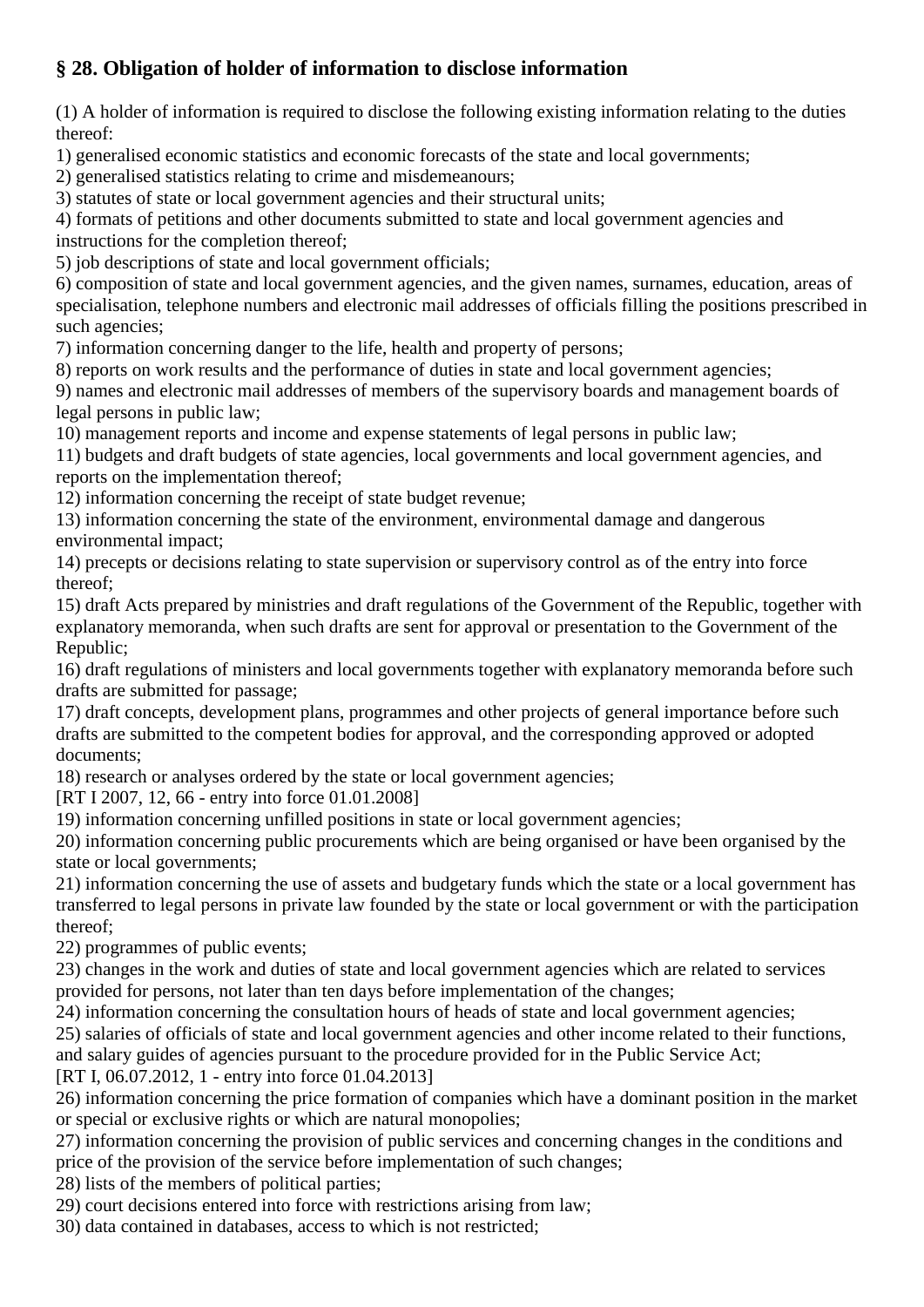[RT I 2007, 12, 66 - entry into force 01.01.2008]

31) the document register of the agency;

31<sup>1</sup>) the purpose, scope and method of processing personal data, the communication of personal data to third persons, including other agencies, and the making of personal data available to the public, and the right of and procedure for a person to examine data concerning themselves;

[RT I, 19.12.2012, 2 - entry into force 29.12.2012]

32) other information and documents concerning which the obligation to disclose is provided by an international agreement, an Act or legislation passed on the basis thereof or which the holder of information deems necessary to disclose.

(2) Upon the disclosure of information, the person who documents the disclosed information, the time the disclosed information is documented, the act (establishment, approval, registration or other official act) with which the disclosed information is documented, and the person from whom explanations concerning the disclosed information can be obtained shall be set out.

### **§ 29. Manners of disclosure of information**

(1) The holders of information specified in § 31 of this Act shall disclose the information specified in subsection 28 (1) of this Act on a website, or shall add a link to a webpage through which the information can be accessed.

[RT I 2007, 12, 66 - entry into force 01.01.2008]

(2) In addition to a website, information specified in subsection 28 (1) of this Act may be disclosed:

1) in television or radio programmes or in the printed press;

[RT I, 06.01.2011, 1 - entry into force 16.01.2011]

2) by displaying the document for public examination in a local government agency or public library; 3) in an official publication;

4) in any other manner prescribed by an Act or legislation passed on the basis thereof.

(3) The information specified in subsection 28 (1) of this Act must be disclosed in an up-to-date version and in such a manner and format that it can be downloaded in electronically processable form. If conversion of the information into electronically processable form is impossible or would involve disproportionate effort, the holder of the information shall ensure that it can be downloaded in its original format or in any other format.

[RT I, 19.12.2012, 2 - entry into force 29.12.2012]

(4) The information specified in clause 28 (1) 30) of this Act must be disclosed in electronically processable form and must be downloadable from the information gateway as a full set of data. [RT I, 19.12.2012, 2 - entry into force 29.12.2012]

#### **§ 30. Selecting manner of disclosure of information**

(1) A holder of information is required to disclose information in a manner which ensures that it reaches every person who needs the information as quickly as possible. A holder of information is not required to carry out further systematisation or analysis of information for the information to be disclosed for the purposes of re-use if this would involve disproportionate effort. [RT I, 19.12.2012, 2 - entry into force 29.12.2012]

(2) If the manner of disclosure of information is prescribed by a specific Act or an international agreement, the manner provided for in the specific Act or international agreement shall be used upon the disclosure of the information and information shall also be disclosed on a website if such obligation arises from § 31 of this Act.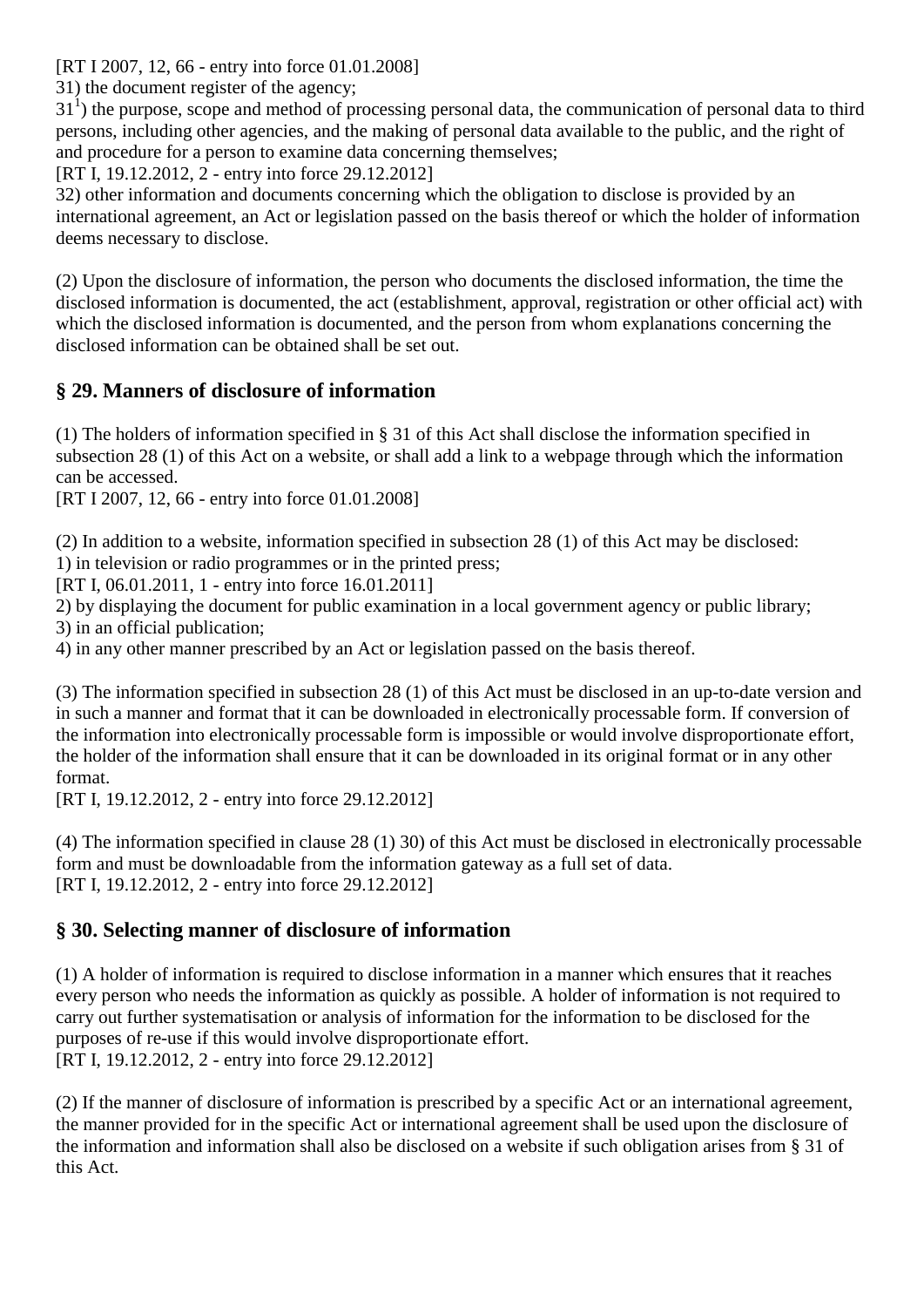(3) A holder of information is required to disclose promptly any information concerning danger which threatens the life, health or property of persons or the environment, and shall select the quickest and most suitable manner therefor in order to avert danger and alleviate the possible consequences.

(4) State and local government agencies are required to communicate information concerning events and facts and which is in their possession to providers of media services and the printed press for disclosure if public interest can be expected.

[RT I, 06.01.2011, 1 - entry into force 16.01.2011]

# **Division 2 Disclosure of Information in Public Data Communication Network**

### **§ 31. Obligation to maintain website**

(1) The Chancellery of the *Riigikogu*, the Office of the President of the Republic, the Office of the Chancellor of Justice, the National Audit Office, courts, government agencies and legal persons in public law are required to maintain websites for the disclosure of information. [RT I 2008, 35, 213 - entry into force 01.01.2009]

(2) A city or rural municipality government shall organise the maintenance of a website in order to provide details of the activities of the bodies and agencies of the city or rural municipality and to disclose information in the possession thereof. On the basis of a contract, city and rural municipality governments may organise the maintenance of a joint website.

(3) The State Chancellery, ministries and county governments are required to take measures for the maintenance of websites by state agencies administered by them.

#### **§ 32. Requirements for maintenance of websites by state and local government agencies**

(1) An agency which maintains a website shall:

1) inform the public of the opportunity to access the website by disclosing data communication addresses and changes thereto;

2) publish topical information on the website;

3) not disclose outdated, inaccurate or misleading information on the website;

4) promptly apply measures in order to remove any technical problems which hinder access to the website;

(2) On its website, a holder of information shall set out the date of disclosure of each document and when information on the website is updated.

(3) It shall be possible to access directly the websites of agencies administered by the State Chancellery, ministries or county governments from the websites of the State Chancellery, ministries or county governments.

# **§ 32<sup>1</sup> . Estonian information gateway**

(1) The Estonian information gateway is a website allowing access to public information related to the fields of activities of holders of information and the public services provided by them, and allowing access to public electronic services and to reusable information.

[RT I, 19.12.2012, 2 - entry into force 29.12.2012]

(2) Administration and development of the Estonian information gateway shall be ensured by the Ministry of Economic Affairs and Communications.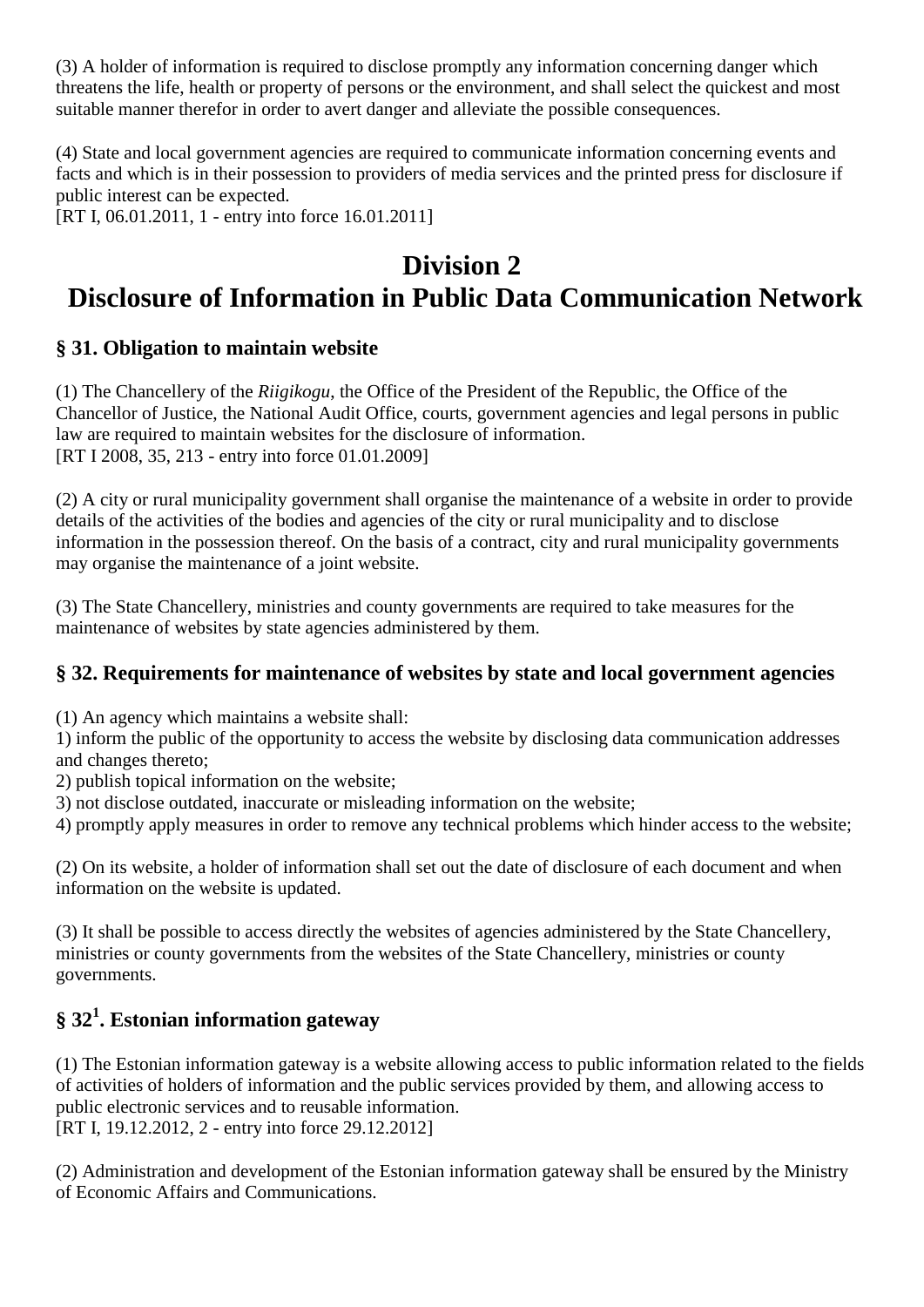(3) The administrator of the Estonian information gateway in co-operation with holders of information shall ensure the presentation of information in the information gateway organised in a user-centric manner.

(4) The holder of information shall ensure the relevance and clarity of the information related to the holder of information presented in the Estonian information gateway, and shall ensure that this information is forwarded.

(5) The Government of the Republic may establish, by a regulation, the requirements and procedure for the administration of the Estonian information gateway, for ensuring access to, developing and using the information therein and for interfacing databases with the Estonian information gateway. [RT I, 19.12.2012, 2 - entry into force 29.12.2012]

#### **§ 33. Access to data communication network**

Every person shall be afforded the opportunity to have free access to public information through the Internet in public libraries, pursuant to the procedure provided for in the Public Libraries Act.

# **Chapter 5 RESTRICTED INFORMATION**

#### **§ 34. Restricted information**

(1) Restricted information is information to which access is restricted pursuant to the procedure established by law.

(2) Pursuant to this Act, the head of an agency may establish a restriction on access to information and classify information as information intended for internal use.

#### **§ 35. Grounds for classification of information as internal**

(1) A holder of information is required to classify the following as information intended for internal use: 1) information collected in criminal or misdemeanour proceedings, except for the information subject to disclosure under the conditions provided by the Code of Misdemeanour Procedure and the Code of Criminal Procedure;

2) information collected in the course of state supervision proceedings until the entry into force of a decision made thereon;

3) information the disclosure of which would damage the foreign relations of the state;

4) information concerning tables reflecting the armament and equipment, and the quantities of armament and equipment of the Defence Forces, unless such information is a state secret or classified foreign information;

[RT I 2008, 35, 213 - entry into force 01.01.2009]

5) information concerning the state assets to be transferred, in the event of mobilisation or increasing of military preparedness, into the possession of the Defence Forces;

5<sup>1</sup>) information concerning the methods and tactics utilised by the Police in its activities, if the disclosure of such information could hinder detection of criminal offences or facilitate committing thereof;

[RT I 2009, 62, 405 - entry into force 01.01.2010]

5 2 ) information concerning the quantity of armament of the Police, unless such information is a state secret or classified foreign information;

[RT I, 22.03.2011, 1 - entry into force 01.04.2011]

6) information concerning national defence duty;

7) information the disclosure of which would endanger objects protected under heritage conservation or museum objects belonging to a museum collection;

8) information the disclosure of which would endanger the protected areas or the preservation of protected species and their habitats;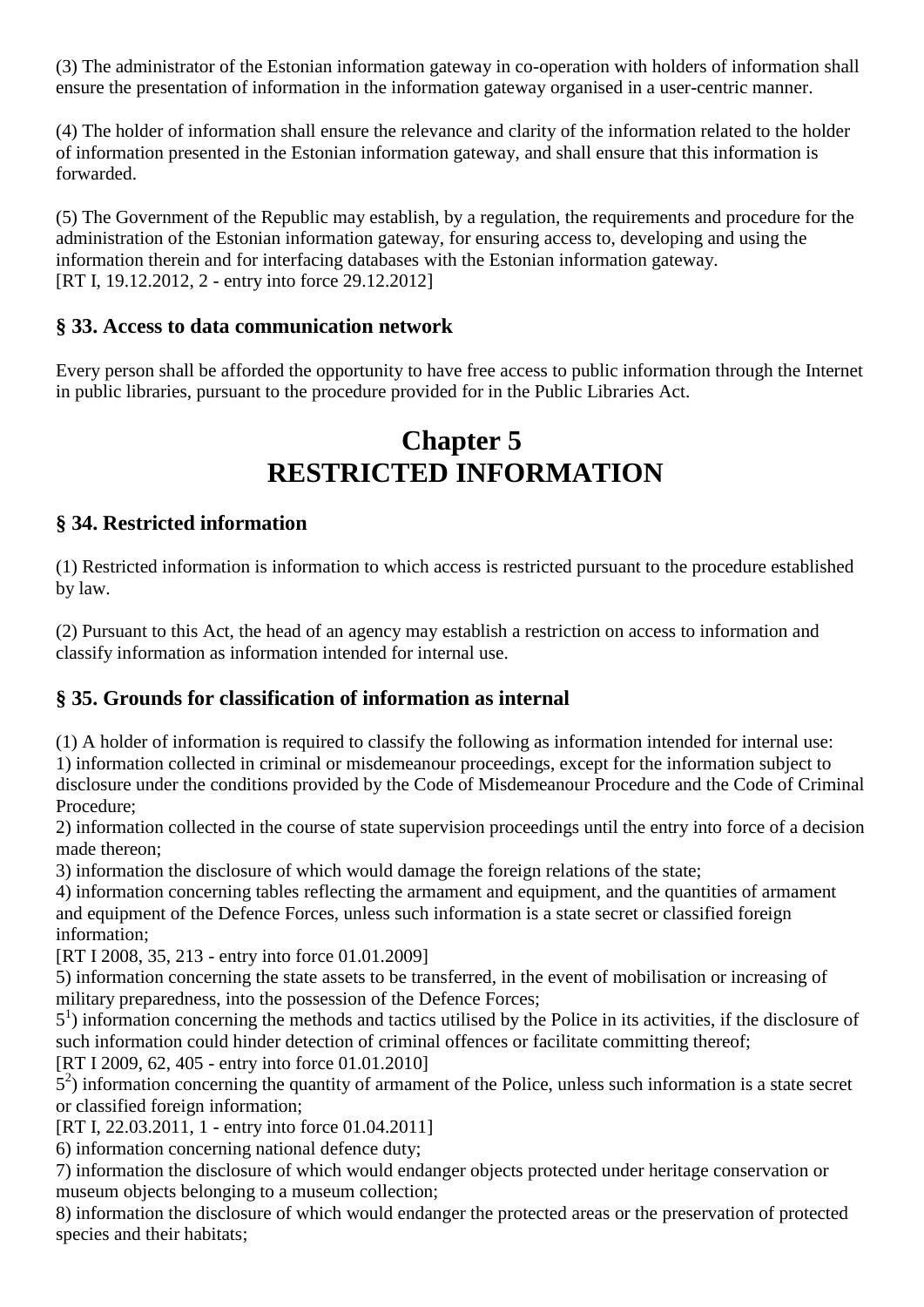9) information including a description of security systems, security organisations or security measures;

10) information on technological solutions if disclosure of such information would damage the interests of the holder of information or if classification of such information as internal is prescribed in a contract entered into with a person in private law;

11) information which contains sensitive personal data;

12) information which contains personal data if enabling access to such information significantly breaches the inviolability of private life of the data subject;

13) information which contains data revealing details of family life;

14) information concerning application for social assistance or social services;

15) information revealing mental or physical suffering endured by a person;

16) data collected on a person during the process of taxation, except data concerning tax arrears;

17) information whose disclosure may violate a business secret;

18) reports of an internal audit before approval thereof by the head of the agency;

18<sup>1</sup>) the risk assessment of vitally important services and information concerning the operational continuity plan;

[RT I 2009, 39, 262 - entry into force 24.07.2009]

19) any other information provided by law.

[RT I 2007, 68, 420 - entry into force 01.01.2008]

 $(1^1)$  [Repealed - RT I, 19.12.2012, 2 - entry into force 29.12.2012]

(2) The head of a state or local government agency or a legal person in public law may classify the following as information intended for internal use:

1) draft legislation of general application before it is sent for approval or submitted for passage;

2) draft documents and accompanying documents before receipt or signature thereof;

[RT I 2007, 12, 66 - entry into force 01.01.2008]

3) in justified cases, documents addressed to persons within the agency which are not registered in the document register (opinions, notices, memoranda, certificates, advice, etc.);

4) information which may damage the interests of the state acting as a participant in the proceedings in a civil proceeding, until the court decision is made.

[RT I 2007, 12, 66 - entry into force 01.01.2008]

#### **§ 36. Prohibition on classification of information as internal**

(1) A holder of information who is a state or local government agency or a legal person in public law shall not classify the following as information intended for internal use:

1) results of public opinion polls;

2) generalised statistical surveys;

3) economic and social forecasts;

4) notices concerning the state of the environment;

5) reports on the work or the work-related success of the holder of information and information on the quality of the performance of duties and on managerial errors;

6) information which damages the reputation of a state or local government official, a legal person in private law performing public duties or a natural person, except sensitive personal data or personal data whose disclosure would breach the inviolability of the private life of the data subject;

[RT I 2007, 12, 66 - entry into force 01.01.2008]

7) information on the quality of goods and services arising from protection of the interests of consumers; 8) results of research or analyses conducted by the state or local governments or ordered thereby, unless disclosure of such information would endanger national defence or national security;

9) documents concerning the use of budgetary funds of the state, local governments or legal persons in public law and remuneration and compensation paid from the budget;

10) information concerning the proprietary obligations of the holder of information;

11) information on the property of the holder of information;

12) precepts which have entered into force and legislation which is issued by way of state supervision or supervisory control or under disciplinary procedure and information relating to punishments in force.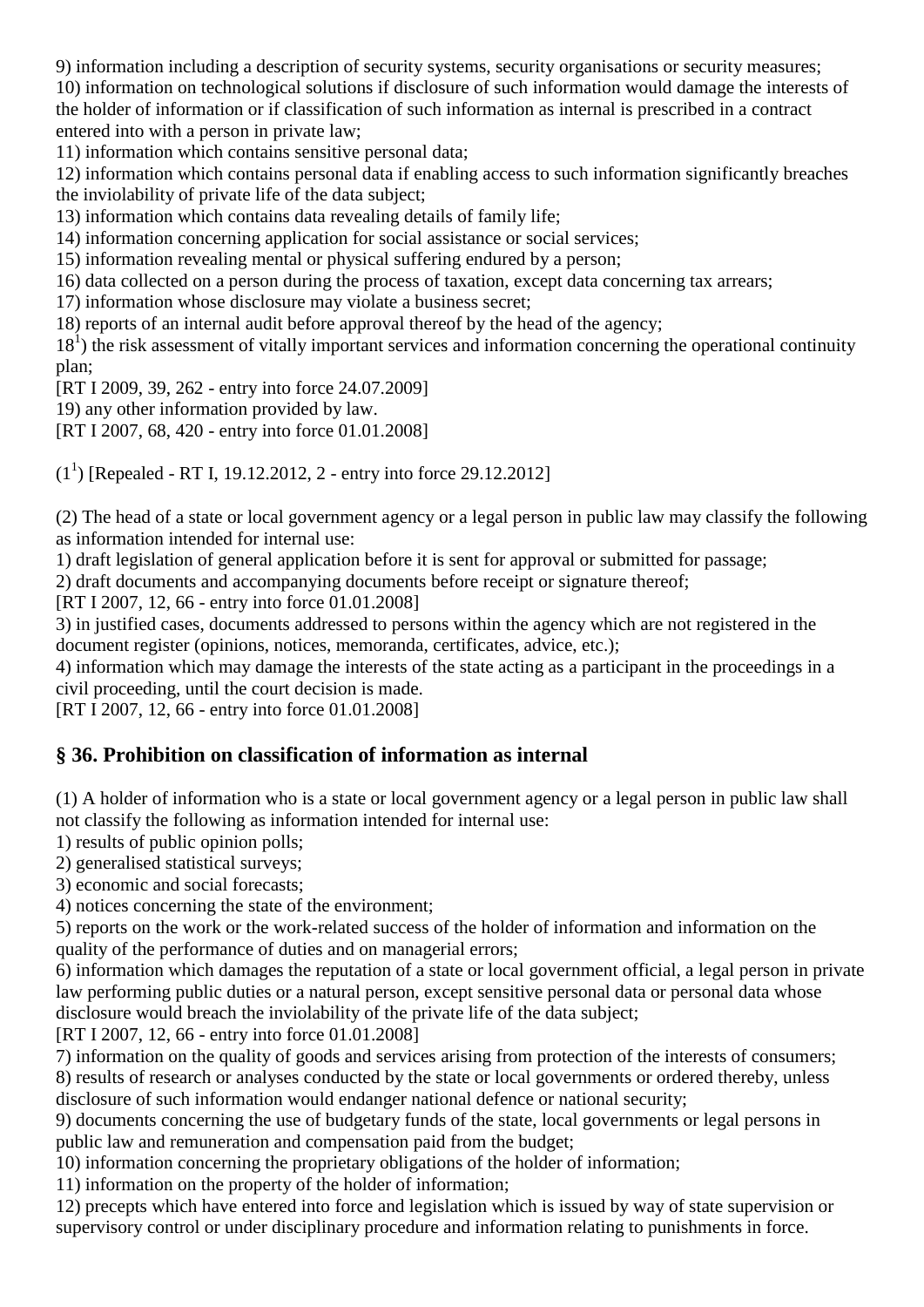(2) The prohibition provided for in subsection (1) of this section also applies to:

1) non-profit associations, foundations or companies which are founded by the state, local governments or legal persons in public law or in which the state, local governments or legal persons in public law participate;

2) information pertaining to the use of funds allocated and assets transferred to legal persons in private law from the state or a local government budget.

# **§ 37. [Repealed - RT I 2003, 26, 158 - entry into force 01.10.2003]**

#### **§ 38. Access to information classified as internal only**

(1) A holder of information shall disclose information concerning facts which arouse public interest and which are related to an offence or accident before the final clarification of the circumstances of the offence or accident to an extent which does not hinder the investigation or supervision or clarification of the reasons for the accident. The competent official who organises the investigation or supervision or who clarifies the circumstances of the accident shall decide on the extent of disclosure of such information.

(2) If the grant of access to information may cause the disclosure of restricted information, it shall be ensured that only the part of the information or document to which restrictions on access do not apply may be accessed.

(3) State and local government officials have the right to access information which is classified as information intended for internal use in order to perform their duties. Such information shall not be communicated to third persons without the permission of the agency which establishes the restriction on access.

(4) The head of an agency may decide to grant access to information classified as internal to persons outside the agency if this does not damage the interests of the state or a local government. [RT I 2003, 26, 158 - entry into force 01.10.2003]

#### **§ 39. Access to information which contains personal data [RT I 2003, 26, 158 - entry into force 01.10.2003]**

(1) A holder of information shall grant access to personal data in its possession upon the existence of a basis provided for in the Personal Data Protection Act pursuant to the procedure provided for in this Act.

(2) A holder of information is required to maintain records concerning to whom, for what purpose, when, in which manner and which information classified as internal which contains personal data is released.

(3) [Repealed - RT I 2007, 12, 66 - entry into force 01.01.2008]

#### **§ 40. Terms of restrictions on access**

(1) A restriction on access to information intended for internal use applies as of the preparation or receipt of the documents for as long as necessary or until the arrival of the event, but not for longer than five years. The head of an agency may extend the term by up to five years if the reason for establishment of the restriction on access continues to exist.

[RT I 2007, 12, 66 - entry into force 01.01.2008]

(2) A restriction on access to documents pertaining to state supervision, supervisory control and preparation of individual decisions of executive power applies until adoption of a decision unless another reason to restrict access to the information exists.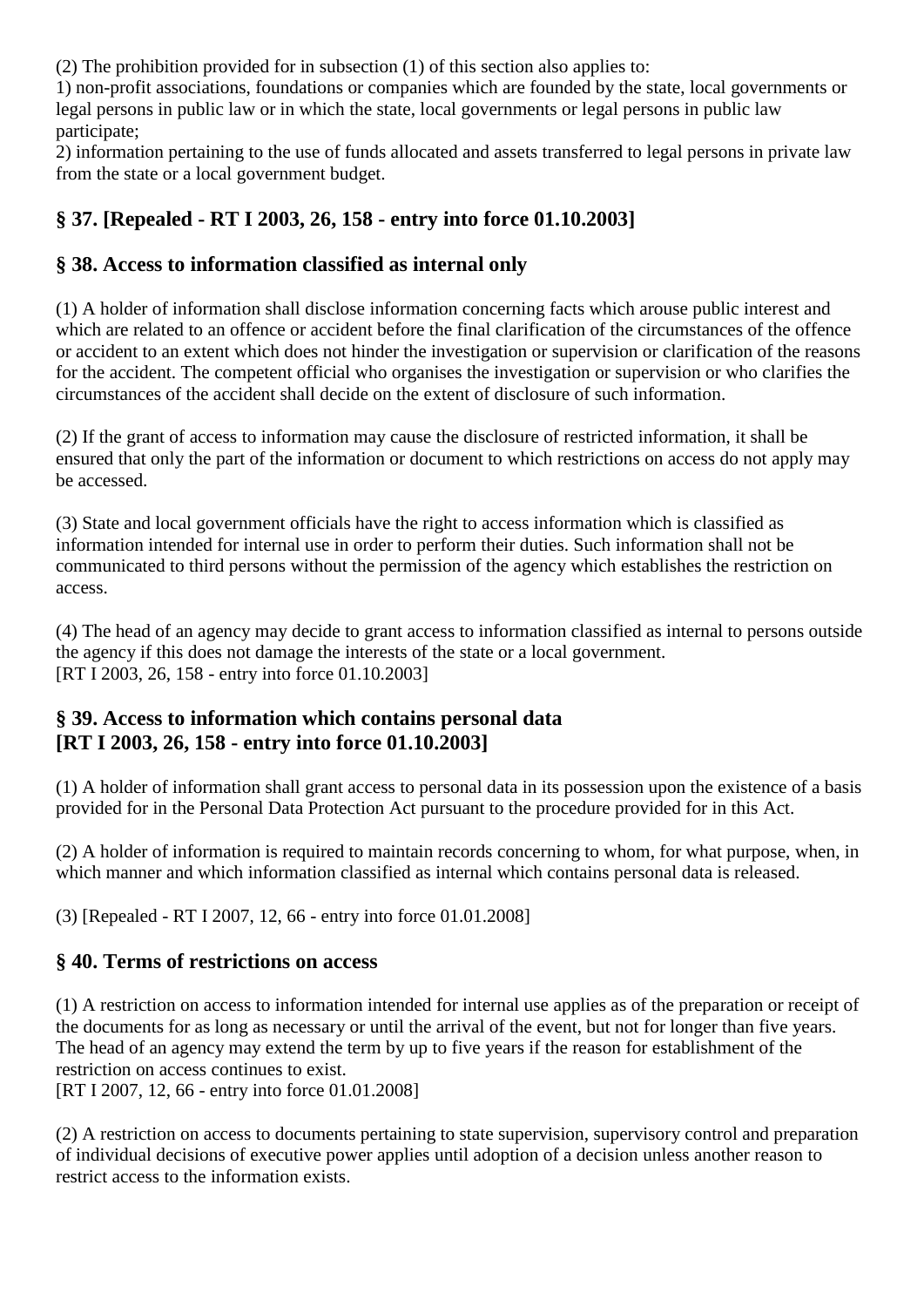(3) A restriction on access to information classified as internal which contains private personal data applies for 75 years as of the receipt or documentation thereof or for 30 years as of the death of the person or, if it is impossible to establish death, for 110 years as of the birth of the person.

### **§ 41. Procedure for classification of information as internal**

(1) Information shall be classified as information intended for internal use by the head of the agency.

 $(1<sup>1</sup>)$  The head of an agency shall establish, in the list of documents, the series containing documents to which access may be restricted, and indicate the basis therefor provided by this Act or another Act. Establishment of restriction on access to specific documents shall be decided by the head of the agency or, pursuant to the list of documents established by the head of the agency, by a competent employee appointed by the head of the agency, based on the content of the document and the goal of the restriction on access. [RT I 2007, 12, 66 - entry into force 01.01.2008]

(2) The person who prepares a document classified as information intended for internal use shall make a notation "*ASUTUSESISESEKS KASUTAMISEKS*" ["FOR INTERNAL USE"] in capital letters on the document or file of documents, if the medium enables this, or use the corresponding abbreviation *AK*. The name of the holder of information, the basis of the restriction on access, the final date for application of the restriction on access and the date on which the notation is made shall be added to the notation.

(3) A notation shall not be made on documents bearing a notation concerning restriction on access forwarded by other states or international organisations which, pursuant to the State Secrets and Classified Information of Foreign States Act is not deemed to be classified foreign information, except for the invalidation of such restriction if the reason for the restriction on access has ceased to exist. [RT I 2007, 12, 66 - entry into force 01.01.2008]

(4) A holder of information who classifies information as internal shall promptly notify the holders of information to whom such information has been forwarded of its classification as internal. [RT I 2007, 12, 66 - entry into force 01.01.2008]

#### **§ 42. Invalidation of restriction on access**

(1) A holder of information is required to invalidate a restriction on access if the reasons for establishment thereof cease to exist.

(2) If a restriction on access to a document is invalidated, a corresponding notation shall be made on the document.

(3) A holder of information shall promptly give notice concerning the invalidation of restriction on access to the holders of information to whom such information has been forwarded. [RT I 2007, 12, 66 - entry into force 01.01.2008]

# **§ 43. Protection of internal information**

(1) A holder of information shall apply administrative and technical measures to ensure that information to which a restriction on access applies cannot be accessed by persons who do not have the right of access.

(2) If a restriction on access applies to a document prepared on a computer, the person who prepares the document shall verify that measures have been taken in the agency for the secure processing of data in order to restrict access.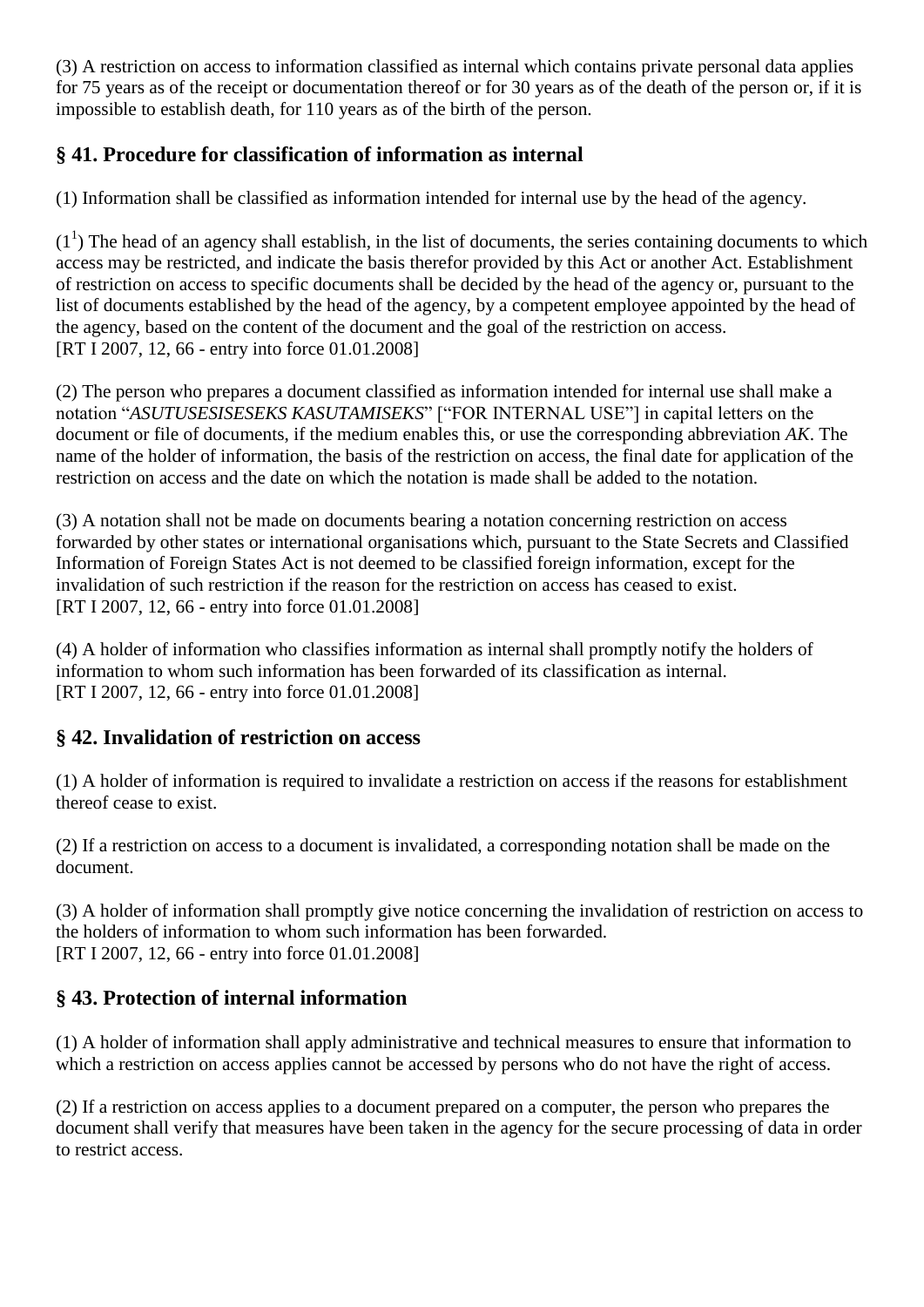# **Chapter 5<sup>1</sup> DATABASES [RT I 2007, 12, 66 - entry into force 01.01.2008]**

### **§ 43<sup>1</sup> . Database**

(1) A database is a structured body of data processed within an information system of the state, local government or other person in public law or person in private law performing public duties which is established and used for the performance of functions provided in an Act, legislation issued on the basis thereof or an international agreement.

(2) A structured body of data processed within a database may consist exclusively of unique data contained in other databases. [RT I 2007, 12, 66 - entry into force 01.01.2008]

# **§ 43<sup>2</sup> . State information system**

(1) The state information system consists of databases which are interfaced with the data exchange layer of the state information system and registered in the administration system of the state information system, and of the systems supporting the maintenance of the databases.

(2) The Minister of Economic Affairs and Communications may establish, by a regulation, the procedure for the conduct of the information technology audit of the state information system, and the requirements for the initiation and implementation of and reporting on development projects relating to the state information system.

[RT I 2007, 12, 66 - entry into force 01.01.2008]

# **§ 43<sup>3</sup> . Establishment of databases**

(1) A database is established by an Act or legislation issued on the basis thereof.

(2) Establishment of separate databases for the collection of the same data is prohibited.

(3) Before the establishment of a database or changing the composition of the data collected in a database, introducing a database or terminating a database, the technical documentation of the database shall be approved by the Ministry of Economic Affairs and Communications, the Data Protection Inspectorate and the Statistics Estonia.

[RT I 2010, 41, 241 - entry into force 01.08.2010]

(4) A database not belonging to the state information system which is kept only for fulfilling internal administration needs of an organisation or for inter-agency processing of documents need not be approved pursuant to the procedure provided in subsection (3) of this section.

(5) The specific conditions and procedure for obtaining the approval of the Ministry of Economic Affairs and Communications and the Data Protection Inspectorate and, where necessary, also the technical and organisational requirements for establishment and maintenance of databases shall be provided by the regulation establishing the support system specified in clause  $43^{\circ}$  (1) 6) of this Act. [RT I 2007, 12, 66 - entry into force 01.01.2008]

# **§ 43<sup>4</sup> . Chief and authorised processors of database**

(1) The chief processor (administrator) of a database is the state or local government agency, other legal person in public law or person in private law performing public duties who organises the introduction of the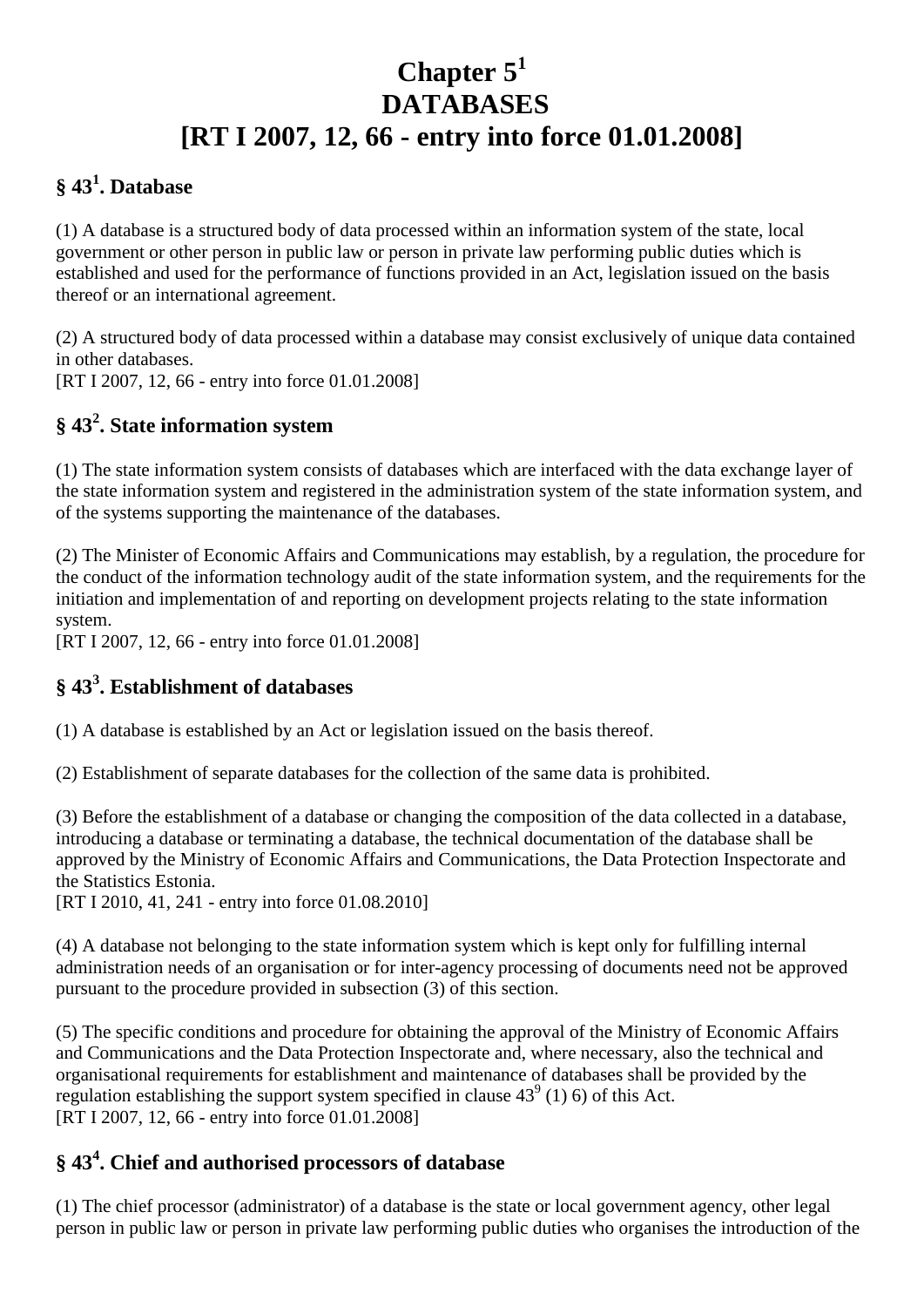database and the administration of services and data. The chief processor of a database is responsible for the legality of the administration of the database and for developing the database. [RT I, 14.03.2011, 3 - entry into force 24.03.2011]

(2) The chief processor of a database may authorise, within the extent determined by the chief processor, another state or local government agency, legal person in public law or, based on a procurement contract or a contract under public law, a person in private law to perform the tasks of processing of data and housing of the database.

(3) An authorised processor is required to comply with the instructions of the chief processor in the processing of data and housing of the database, and shall ensure the security of the database.

(4) The chief processor of a database shall organise the establishment and administration of the central technological environment of a database established for the performance of the tasks imposed on or delegated to a local government by the state. [RT I 2007, 12, 66 - entry into force 01.01.2008]

# **§ 43<sup>5</sup> . Statutes of database**

(1) The statutes of a database shall provide the procedure for maintaining the database, including the chief processor (administrator) of the database, the composition of the data to be collected in the database, persons submitting data and where necessary, also other organisational matters related to the keeping of the database.

(2) The persons submitting data shall be state or local government agencies or other persons in public or private law who have a duty provided by an Act or legislation issued on the basis thereof to submit data to the database or who submit the data voluntarily. [RT I 2007, 12, 66 - entry into force 01.01.2008]

#### **§ 43<sup>6</sup> . Basic data and effect of data**

(1) Basic data are the unique data collected in a database belonging to the state information system which are created in the process of performance of the public duties of the administrator of the database.

(2) The processing of data which are collected as basic data by another database belonging to the state information system shall be based on the basic data of the other database.

(3) Whether data are basic data shall be determined in the administration system of the state information system based on the technical documentation approved pursuant to subsection  $43<sup>3</sup>$  (3) of this Act. The objective for establishing the database shall be the basis for determination whether data are basic data.

(4) Data are given legal effect by law. [RT I 2007, 12, 66 - entry into force 01.01.2008]

# **§ 43<sup>7</sup> . Registration of database**

(1) A database shall be registered in the administration system of the state information system before the introduction of the database. The procedure for registration of databases shall be provided by the regulation establishing the support system specified in clause  $43^{\circ}$  (1) 6) of this Act.

(2) Before a database belonging to the state information system is registered, an employee authorised by the Minister of Economic Affairs and Communications or an employee of an agency belonging to the area of administration of the Ministry who has appropriate competence shall check and harmonise the technical conformity of the database, and the conformity of the data to be collected and the sources thereof with the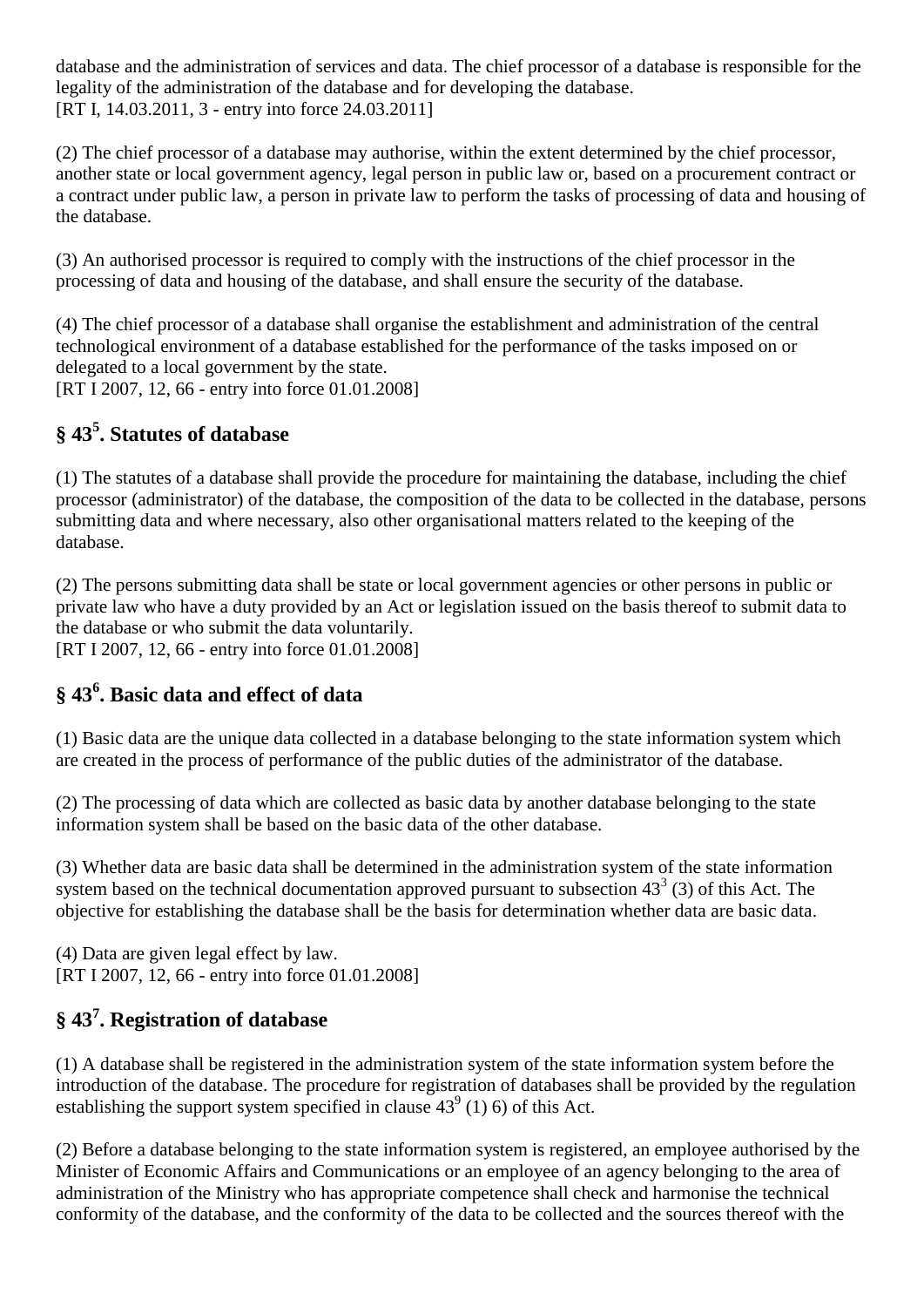requirements established by an Act or legislation issued on the basis thereof. [RT I 2007, 12, 66 - entry into force 01.01.2008]

# **§ 43<sup>8</sup> . Access to databases**

(1) The data processed by a database shall be accessible to the public unless access thereto is restricted by or on the basis of law.

(2) [Repealed - RT I, 19.12.2012, 2 - entry into force 29.12.2012]

(3) In recording data relating to security authorities in state databases, shadow information may be used based on a classified directive of the head of the security authority. [RT I 2007, 12, 66 - entry into force 01.01.2008]

# **§ 43<sup>9</sup> . Support systems to state information system**

(1) The following support systems for the maintenance of databases shall be established by a Regulation of the Government of the Republic:

- 1) the classifications system;
- 2) the geodetic system;
- 3) the system of address details;
- 4) the system of security measures for information systems;
- 5) the data exchange layer of information systems;
- 6) the administration system of the state information system.

(2) The Government of the Republic may grant the right to establish the support systems specified in subsection (1) of this section and the procedure for application of such systems to the relevant minister.

(3) Use of support systems for the maintenance of the state information system is mandatory upon maintenance of all state and local government databases. The support systems specified in clauses (1) 1), 2), 4) and 6) of this section are mandatory for the maintenance of the database specified in subsection  $43<sup>3</sup>$  (4) of this Act.

(4) An exception to the requirement to use systems supporting the state information system may be made, with the approval of the Ministry of Economic Affairs and Communications, concerning a database founded for the performance of the duties arising from an international agreement.

(5) Exchange of data with the databases belonging to the state information system and between the databases belonging to the state information system shall be carried out through the data exchange layer of the state information system.

[RT I 2007, 12, 66 - entry into force 01.01.2008]

# **Chapter 6 SUPERVISION**

#### **§ 44. Supervision over compliance with this Act**

Within the limits of their competence, the following shall exercise supervision over compliance with this Act:

1) the Data Protection Inspectorate pursuant to the procedure provided for in this Act;

2) a superior body or agency by way of supervisory control;

3) the Ministry of Economic Affairs and Communications pursuant to the procedure provided by this Act. [RT I 2007, 12, 66 - entry into force 01.01.2008]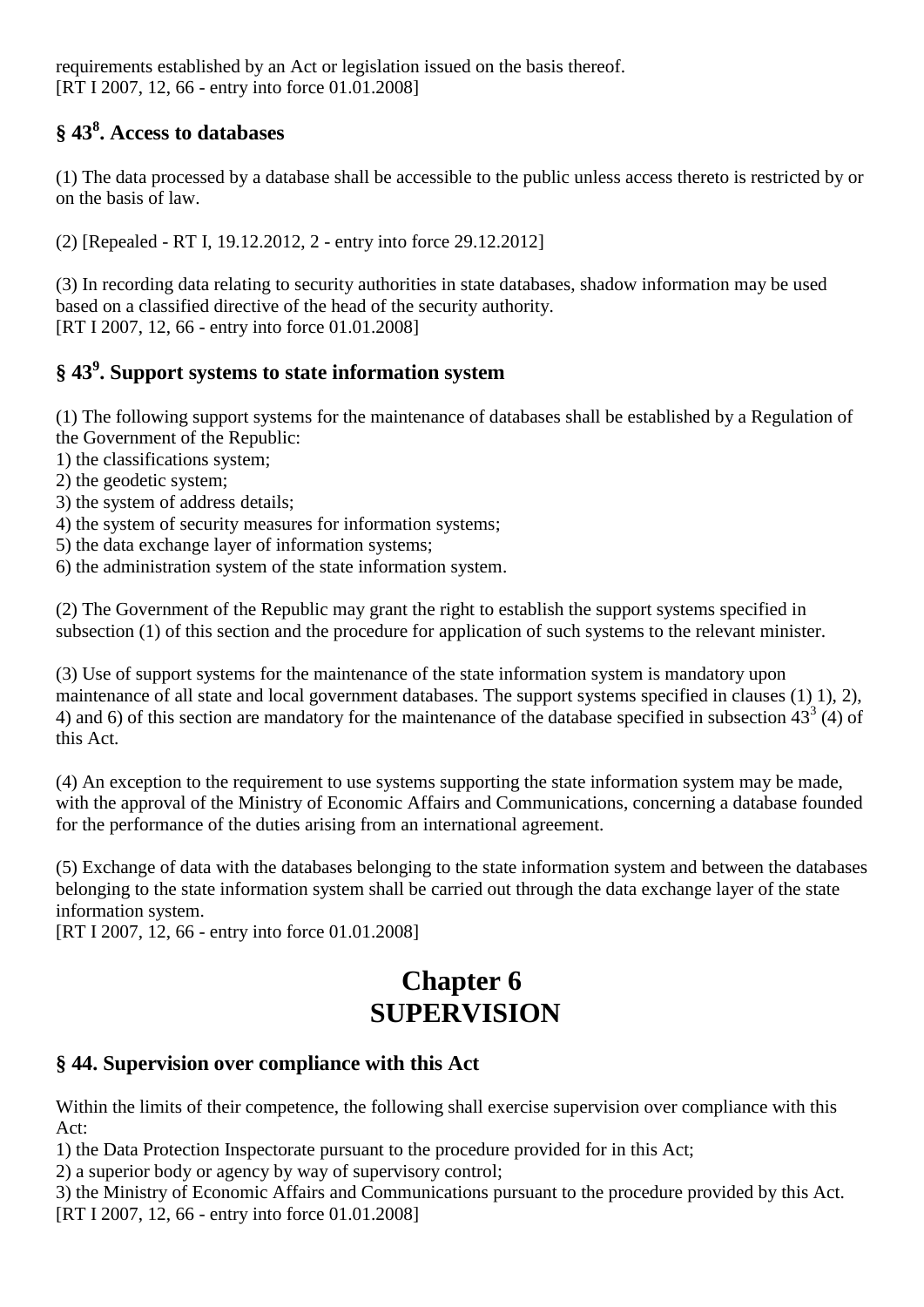### **§ 45. Supervisory competence of Data Protection Inspectorate**

(1) The Data Protection Inspectorate shall exercise state supervision over holders of information during compliance with requests for information and the disclosure of information.

(2) The Data Protection Inspectorate may initiate supervision proceedings on the basis of a challenge or on its own initiative.

(3) Upon the exercise of supervision, the Data Protection Inspectorate shall ascertain whether:

1) a request for information is registered pursuant to the procedure prescribed by law;

2) a request for information is complied with pursuant to the procedure, within the term and in a manner prescribed by law;

3) refusal to comply with a particular request for information is in accordance with law;

4) a restriction on access to particular information is established pursuant to the procedure provided by law; 5) a holder of information performs the obligation to disclose information;

6) a holder of information performs the obligation to maintain a website pursuant to the procedure provided by law.

[RT I 2002, 61, 375 - entry into force 01.08.2002]

(4) The Data Protection Inspectorate may give recommended instructions for the implementation of this Act. [RT I, 19.12.2012, 2 - entry into force 29.12.2012]

#### **§ 46. Filing of challenges and actions concerning refusal to comply with request for information or unsatisfactory compliance with request for information**

A person whose rights provided for in this Act are violated may file a challenge with a supervisory body specified in § 44 of this Act or an action with an administrative court either personally or through a representative.

[RT I 2002, 61, 375 - entry into force 01.08.2002]

# **§ 47. [Repealed - RT I 2007, 12, 66 - entry into force 01.01.2008]**

**§ 48. – § 49.** [Repealed - RT I 2002, 61, 375 - entry into force 01.08.2002]

# **§ 50. Rights of Data Protection Inspectorate**

(1) Competent officials of the Data Protection Inspectorate who exercise supervision have the right to:

1) demand explanations and documents from holders of information;

2) examine documents concerning access to information held by holders of information and internal documents to which access is restricted;

3) issue precepts to holders of information to comply with legislation;

4) [Repealed]

5) make proposals to holders of information for the better organisation of access to information.

(2) The Data Protection Inspectorate shall notify the person filing the challenge, the holder of information and the superior body or agency of the holder of information of the decision on the challenge. The supervision results shall be disclosed on the website of the Data Protection Inspectorate. [RT I 2002, 63, 387 - entry into force 01.09.2002]

#### **§ 51. Precept of Data Protection Inspectorate [RT I 2003, 26, 158 - entry into force 01.10.2003]**

(1) The Data Protection Inspectorate may issue a precept which requires a holder of information to bring its activities into accordance with law if the Inspectorate finds that the holder of information: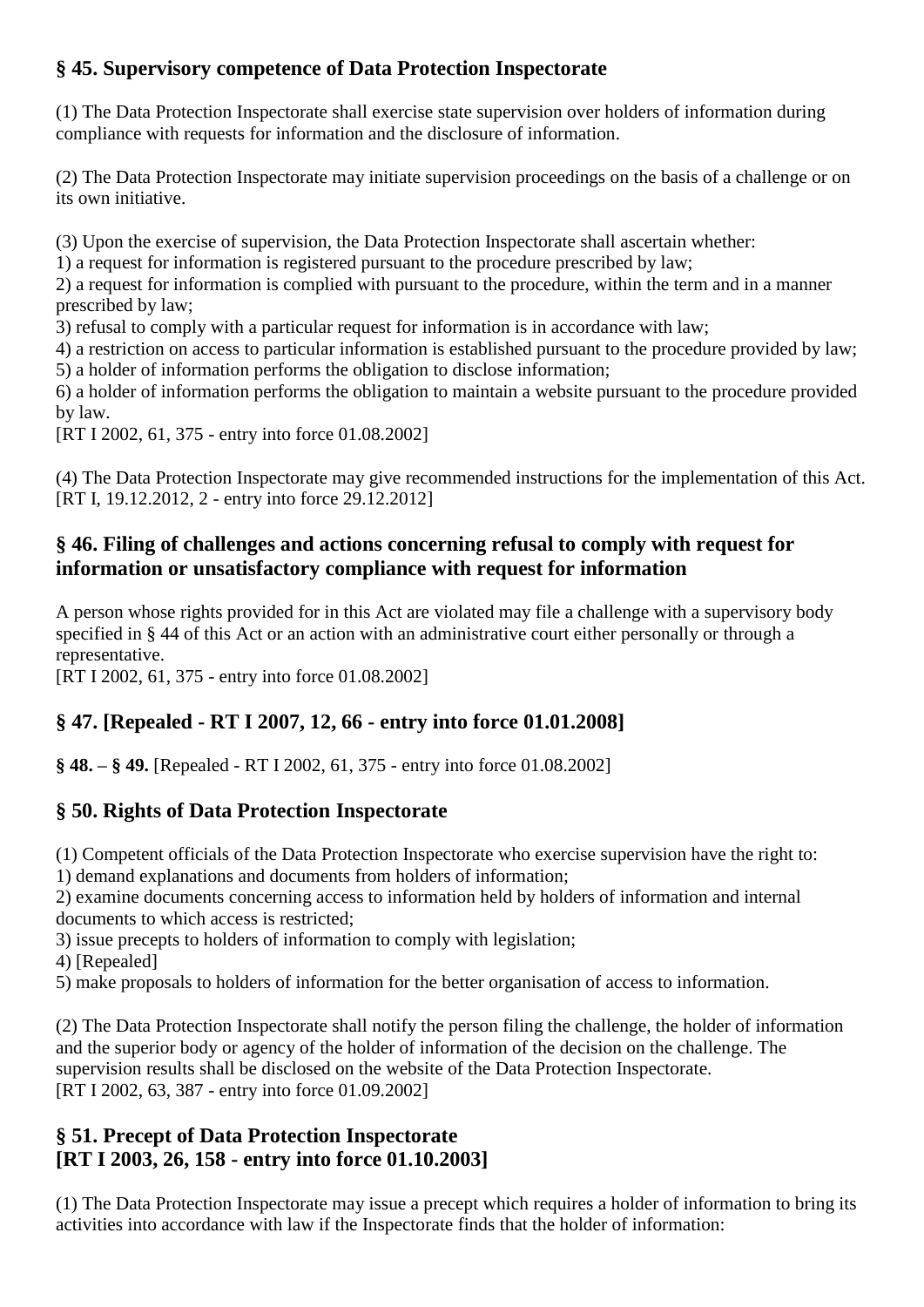- 1) has refused illegally to comply with a request for information;
- 2) has not responded to a request for information within the prescribed term;
- 3) has not complied with a request for information as required;
- 4) has not processed a request for information as required;
- 5) has failed to disclose information subject to disclosure as required;
- 6) has not performed the obligation to maintain a website as required;
- 7) has established restrictions on access to information illegally;
- 8) has failed to establish restrictions on access to information provided by law;
- 9) has released information to which restrictions on access are established pursuant to this Act.

(2) [Repealed - RT I 2002, 61, 375 - entry into force 01.08.2002]

#### **§ 52. Compliance with precepts of Data Protection Inspectorate**

(1) A holder of information shall, within five working days as of receipt of a precept, take measures to comply with the precept and shall notify the Data Protection Inspectorate thereof. The Data Protection Inspectorate shall publish the notice on its website.

(2) [Repealed - RT I 2002, 61, 375 - entry into force 01.08.2002]

### **§ 53. Application of Data Protection Inspectorate for organisation of supervisory control**

(1) If a holder of information fails to comply with a precept of the Data Protection Inspectorate and does not contest it in an administrative court, the Data Protection Inspectorate shall initiate misdemeanour proceedings or address a superior body or agency of the holder of information in order for supervisory control to be organised

(2) A body or agency exercising supervisory control is required to review an application within one month as of receipt thereof and notify the Data Protection Inspectorate of the results of supervisory control. [RT I 2002, 63, 387 - entry into force 01.09.2002]

#### **§ 53<sup>1</sup> . Supervision over administration of databases**

(1) Supervision over the introduction of databases and the compliance of the administration of databases with Acts, other legislation and technical requirements shall be exercised, and the disputes arising in the course of data processing shall be settled by the Ministry of Economic Affairs and Communications or an agency belonging to the area of government of a ministry authorised by the Ministry of Economic Affairs and Communications.

(2) In order to guarantee compliance with this Act and legislation issued on the basis thereof, persons exercising supervision have the right to issue precepts to the chief processor and authorised processor of a database. A precept shall include a requirement to bring the maintenance or introduction of the database into conformity with this Act and legislation issued on the basis thereof. [RT I 2007, 12, 66 - entry into force 01.01.2008]

#### **§ 54. Report of Data Protection Inspectorate on compliance with this Act**

(1) The Data Protection Inspectorate shall submit a report on compliance, during the preceding year, with this Act to the Constitutional Committee of the *Riigikogu* and to the Legal Chancellor by 1 April each year. [RT I 2007, 12, 66 - entry into force 01.01.2008]

(2) The report shall contain an overview of offences, the holders of information which committed the offences, challenges, precepts, misdemeanour proceedings initiated, punishments imposed, and other circumstances relating to the implementation of this Act.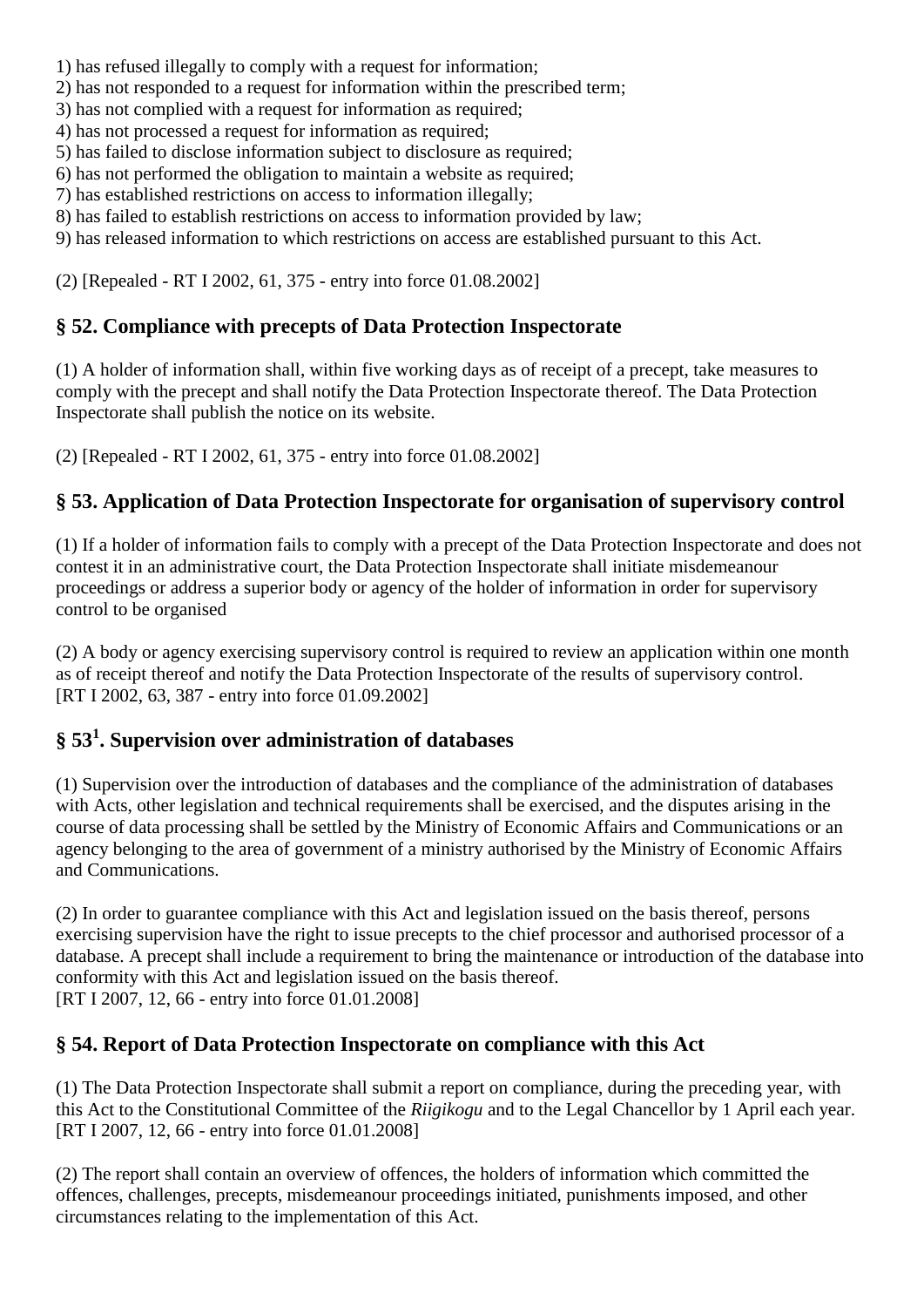(3) Reports shall be published on the website of the Data Protection Inspectorate.

# **Chapter 6<sup>1</sup> LIABILITY [RT I 2002, 63, 387 - entry into force 01.09.2002]**

#### **§ 54<sup>1</sup> . Violation of requirements for disclosure and release of public information**

(1) Knowing release of incorrect public information or knowing disclosure or release of information intended for internal use or failure to comply with a precept of the Data Protection Inspectorate is punishable by a fine of up to 300 fine units.

(2) The provisions of the General Part of the Penal Code and the Code of Misdemeanour Procedure apply to the misdemeanours provided for in this section.

(3) The Data Protection Inspectorate is the extra-judicial body which conducts proceedings in matters of misdemeanours provided for in this section. [RT I 2003, 26, 158 - entry into force 01.10.2003]

# **Chapter 7 IMPLEMENTING PROVISIONS**

#### **§ 55. Access to public computer network in public libraries**

The state and local governments shall ensure that there is the opportunity to access public information through the data communication network in public libraries by 2002.

#### **§ 56. Commencement of maintenance of website**

(1) Ministers within their area of government, and the State Secretary and county governors with respect to state agencies administered thereby shall establish schedules by 1 June 2001 for the transition to websites which comply with the requirements of this Act.

(2) Holders of information specified in § 31 of this Act shall create a website which complies with the requirements of this Act by 1 March 2002 at the latest.

#### **§ 57. Bringing of procedure for access to information maintained in state and local government databases into accordance with law**

The Government of the Republic, ministries and local government bodies shall bring legislation regulating the maintenance of databases into accordance with this Act and with the amendments made to the Databases Act by this Act by 1 January 2002.

#### **§ 58. Bringing of records management procedures into accordance with this Act**

(1) The Government of the Republic shall establish the bases for the records management procedures of state and local government agencies and legal persons in public law by 1 March 2001.

(2) Holders of information shall bring their records management procedures into accordance with this Act by 1 June 2001.

### **§ 58<sup>1</sup> . Application of Chapter 5<sup>1</sup> of this Act**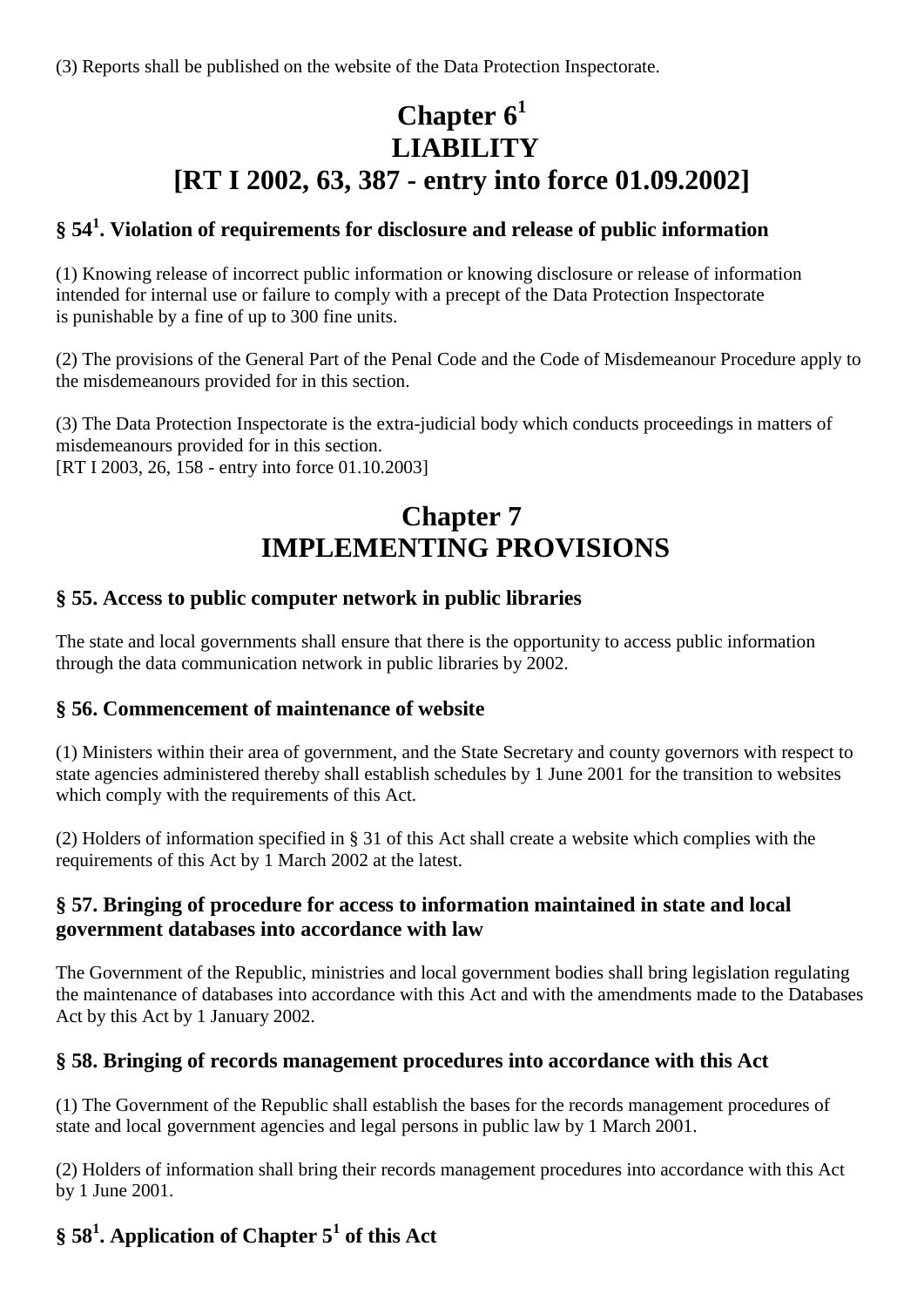(1) The statutes for maintaining national registers established in accordance with the Databases Act and the databases maintained on the basis thereof, and other databases of the state and local governments shall be brought into conformity with this Act within six months after the repeal of the Databases Act. [RT I 2007, 12, 66 - entry into force 01.01.2008]

 $(1<sup>1</sup>)$  The regulations established on the basis of subsection 43<sup>9</sup> (1) of this Act may prescribe longer terms for the application of the systems supporting the state information system than the terms specified in subsection (1) of this section.

[RT I 2007, 67, 413 - entry into force 28.12.2007]

(2) Databases which are not compatible with the state information system, and databases which duplicate the collection of information of other databases or which collect interrelated data shall be merged, maintenance thereof shall be terminated or they shall be made compatible according to the requirements of Chapter  $5<sup>1</sup>$  of this Act within six months after the repeal of the Databases Act. [RT I 2007, 12, 66 - entry into force 01.01.2008]

(3) The transfer provided in subsections (1) and (2) shall be coordinated by the Ministry of Economic Affairs and Communications. [RT I 2007, 12, 66 - entry into force 01.01.2008]

(4) A database registered in the national register of databases prior to the entry into force of Chapter  $5<sup>1</sup>$  of this Act is deemed to be registered in the administration system of the state information system upon entry into force of Chapter 5<sup>1</sup> of this Act. The administrator of a database shall update the data of the database in the state information system not later than within three months after the entry into force of Chapter  $5<sup>1</sup>$  of this Act. Upon updating the data of a database, the basic data of the database shall be determined. [RT I 2007, 12, 66 - entry into force 01.01.2008]

(5) The first sentence of subsection (4) of this section does not apply to the databases which are registered in the national register of databases but are not interfaced to the data exchange layer of the state information system.

[RT I 2007, 12, 66 - entry into force 01.01.2008]

(6) Databases registered in the national register of databases or which are deemed to be registered therein pursuant to subsection (4) of this section and are interfaced to the data exchange layer of the state information system are deemed to be databases belonging to the state information system. [RT I 2007, 12, 66 - entry into force 01.01.2008]

(7) The contracts for maintenance of databases concluded before the entry into force of Chapter  $5<sup>1</sup>$  of this Act shall remain valid until the end of the term set forth therein. [RT I 2007, 12, 66 - entry into force 01.01.2008]

(8) The requirements provided in this Act for databases belonging to the state information system shall apply to the *Riigi Teataja* and the official publication *Ametlikud Teadaanded* from the establishing of the necessary technical possibilities, but not later than from 1 July 2011. [RT I 2010, 19, 101 - entry into force 01.06.2010]

# **§ 58<sup>2</sup> . Application of provisions regulating the re-use of public information**

(1) Holders of information shall bring the information specified in clause 28 (1) 30) of this Act and contained in databases created after the entry into force of this section into accordance with the requirement specified in subsection 29 (4) of this Act.

(2) Every person shall be ensured access free of charge to further unprocessed data contained in databases established after the entry into force of this section.